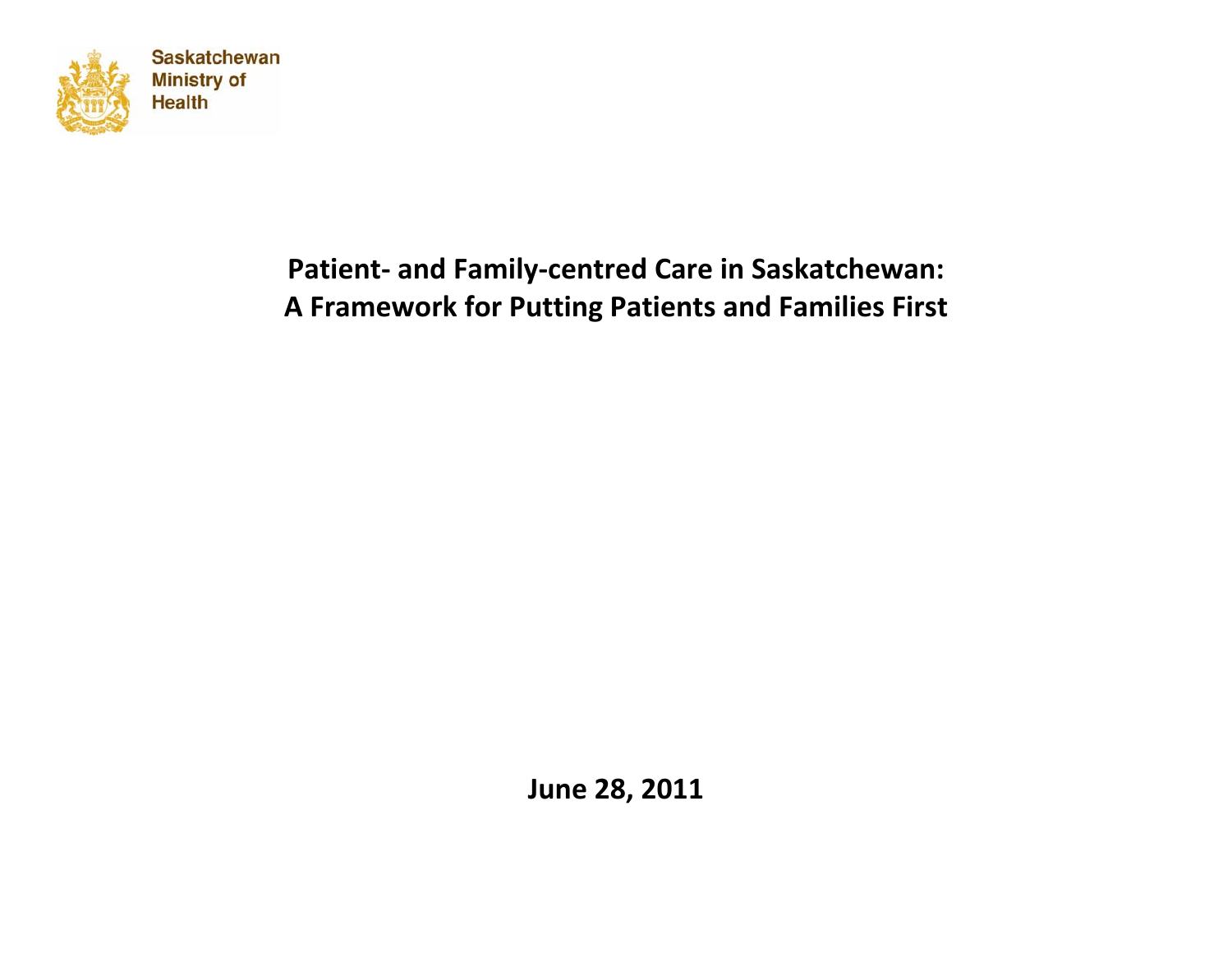## **Table of Contents**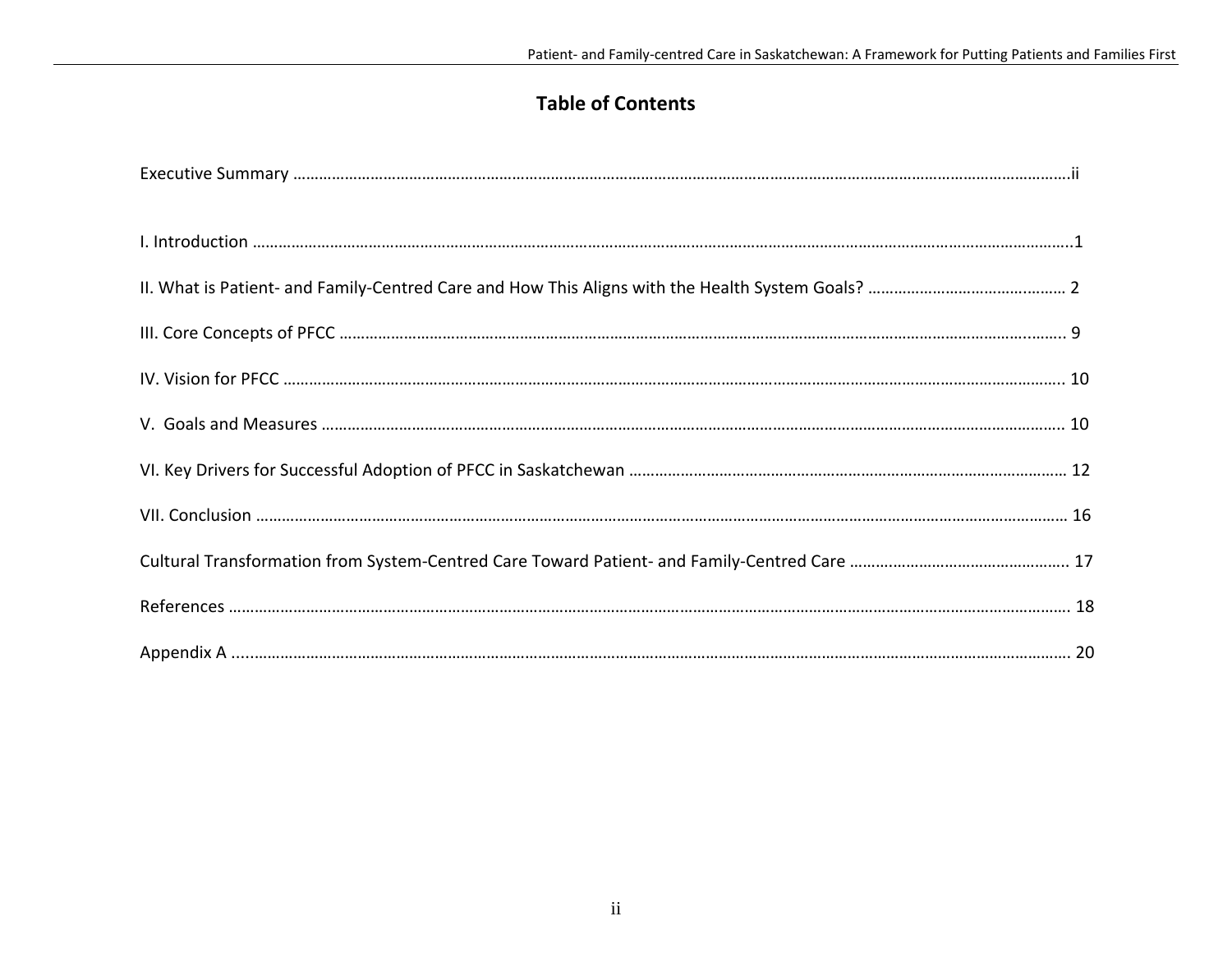## **Executive Summary**

The Patient First Review (PFR), *For Patients' Sake,* released in October 2009, recommended that "the health system make patient‐ and family‐ centred Care (PFCC) the foundation and principle aim of the Saskatchewan health system". This recommendation was endorsed by the health sector leaders in Saskatchewan in November 2009. In order to move forward with PFCC collaboratively as <sup>a</sup> system, there is <sup>a</sup> need to create <sup>a</sup> common understanding of what PFCC is and <sup>a</sup> shared vision and goals for adopting PFCC. The purpose of this framework is to guide the process of adopting PFCC within Saskatchewan.

#### **1. What is PFCC and How Does This Align with the Health System Goals?**

Unlike the traditional healthcare model where services are organized around the needs of the system and those who work in it (i.e. system‐centric approach), Patient- and family-centred care is about providing respectful, compassionate, culturally responsive care that meets the needs, values, cultural backgrounds and beliefs, and preferences of patients and their family members in diverse backgrounds by working collaboratively with them. PFCC has the following four core concepts developed by the Institute for Patient‐ and Family‐Centered Care (IPFCC):

| <b>Respect and Dignity</b>                                                                                                                       | <b>Information Sharing</b>                                                                                                                                             | <b>Participation</b>                                                                                                                    | <b>Collaboration</b>                                                                                                                                                                                                                                     |
|--------------------------------------------------------------------------------------------------------------------------------------------------|------------------------------------------------------------------------------------------------------------------------------------------------------------------------|-----------------------------------------------------------------------------------------------------------------------------------------|----------------------------------------------------------------------------------------------------------------------------------------------------------------------------------------------------------------------------------------------------------|
| • Healthcare providers and<br>staff listen to and honour<br>patient and family<br>perspectives and choices.                                      | • Healthcare providers and staff<br>communicate and share complete<br>and unbiased information with<br>patients and families in ways that<br>are affirming and useful. | • Patients and families are<br>encouraged and supported in<br>participating in care and<br>decision-making at the level<br>they choose. | • Patients, families, healthcare<br>providers, staff, and leaders<br>collaborate in policy and<br>program development,<br>implementation and evaluation;<br>in healthcare facility design; in<br>professional education; and in<br>the delivery of care. |
| • Patient and family<br>knowledge, values, beliefs<br>and cultural backgrounds<br>are incorporated into the<br>planning and delivery of<br>care. | Patients and families receive<br>$\bullet$<br>timely, complete and accurate<br>information in order to effectively<br>participate in care and decision-<br>making.     |                                                                                                                                         |                                                                                                                                                                                                                                                          |

In the PFCC approach, healthcare professionals provide patients and families with complete, unbiased information on their illness, diagnosis, treatment options and the procedures in <sup>a</sup> way they can understand and encourage them to ask questions to ensure that they fully understand this information. Patients' cultural backgrounds and beliefs, health literacy skills, and education levels are taken into account when developing their treatment plans or providing treatment options. Patients and families are also encouraged to participate in their care and decision‐making at the level they choose, as well as to partner with healthcare providers, staff and administrators in developing, implementing and evaluating healthcare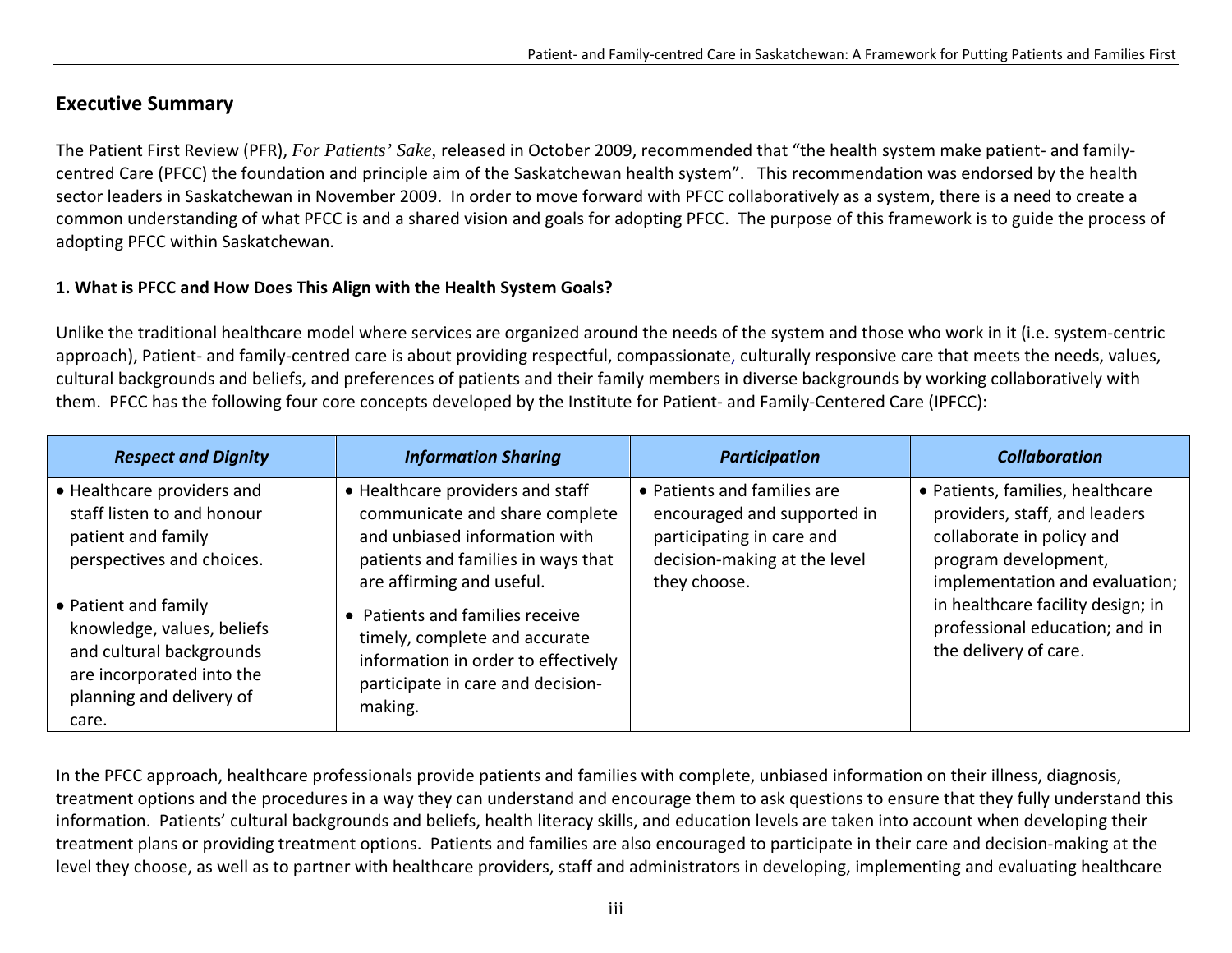policies, services and programs. Family members are recognized as important partners of the patient care team, who advocate for patients, provide emotional support to the patient and often provide care at home. Overall, patients and families are viewed as essential allies and treated as true partners in the PFCC approach.

Research demonstrates that the collaborative partnership between healthcare providers, and patients and families has <sup>a</sup> significant impact on improving the patient and family experience; improving safety and quality; improving provider engagement and satisfaction; and reducing cost. This indicates that PFCC can support the Saskatchewan health system in achieving the Triple Aim: improving patient experience, improving population health, and reducing the costs*.*

### **2. Vision and Goals for Adopting PFCC**

Our Vision**:** Within 10 years, patient‐ and family‐centred care has been adopted by all healthcare practitioners, staff, administrators and organizations at all levels of care as <sup>a</sup> standard approach for planning, delivering and evaluating healthcare programs and services.

Our Goals and Measures**:** Through effective and collaborative partnerships with patients and families, the Saskatchewan health system will achieve the following goals:

- All patients and families are involved in their care at the level they choose;
- All patients are treated with respect and dignity;
- All patients' knowledge, values, preferences, beliefs and cultural backgrounds are honoured and incorporated into the delivery of their care;
- All patients and families receive timely, complete, accurate, unbiased information from healthcare providers regarding their diagnosis and treatment options, or have access to information to participate in their care and decision‐making.

### **3. Key Drivers for Successful Adoption of PFCC in Saskatchewan**

Patient‐ and family‐centred care is not <sup>a</sup> "thing" that can be implemented with <sup>a</sup> definite timeline, but is about <sup>a</sup> change in mindset of all healthcare providers, including senior leaders and administrators at healthcare organizations, physicians, nurses, other healthcare professionals, frontline staff (e.g. housekeeping, security officers, receptionists, etc.), social workers, and volunteers. This cultural transformation can occur when PFCC values and principles are embedded as core values in the Saskatchewan health system and ingrained in the "fabric" of all healthcare organizations. According to many mature PFCC healthcare organizations, PFCC is <sup>a</sup> "journey", which takes time to fully achieve this cultural transformation.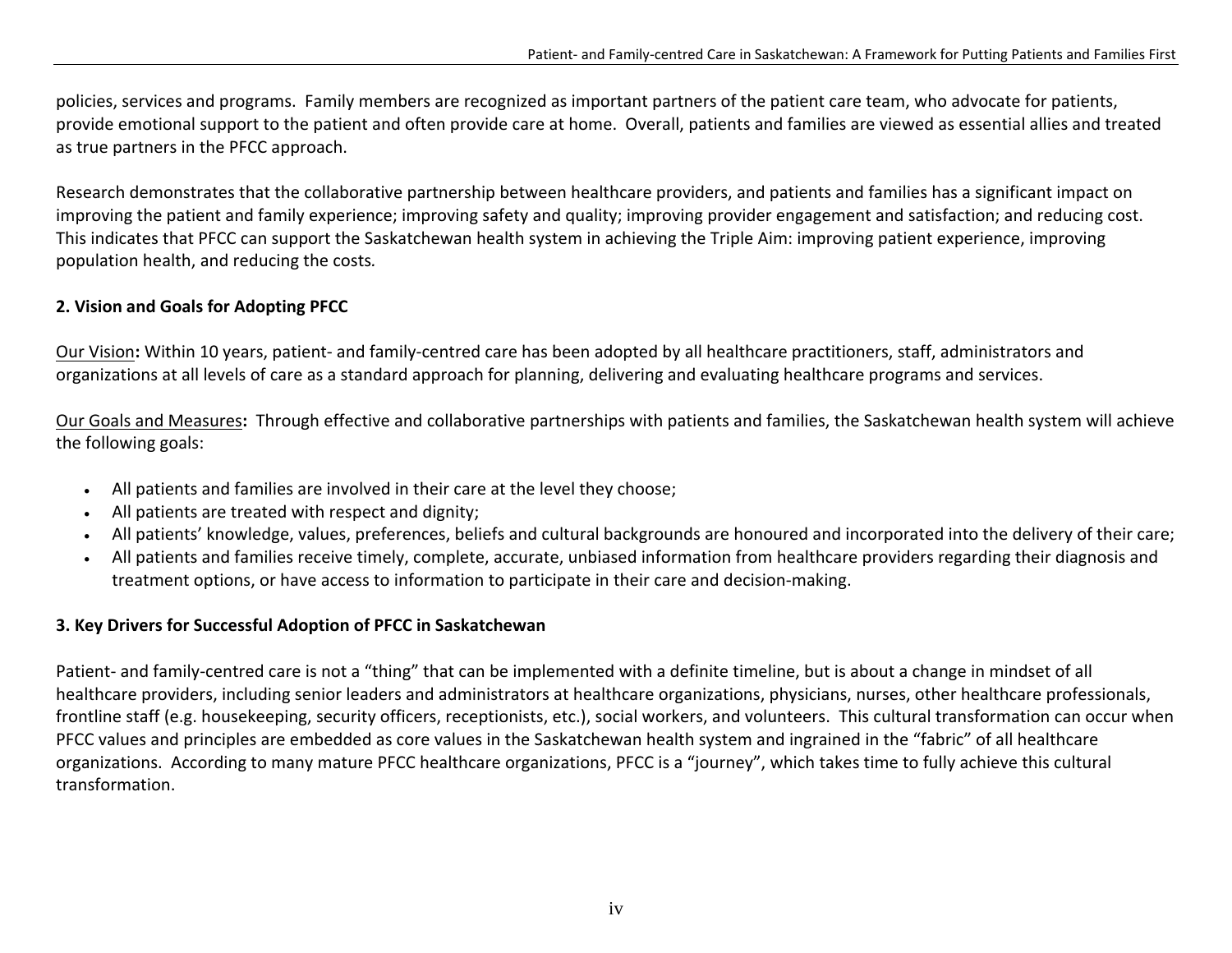The following eight key drivers may contribute to successful cultural transformation within the Saskatchewan health system:

- Senior leadership commitment, support and accountabilities;
- •Education and training of healthcare providers;
- •Engagement of patients, families and communities (e.g. shared decision-making, patient & family advisors, and community engagement);
- PFCC champions at all levels of care and disciplines;
- •Effective communication with staff, patients and families about the PFCC journey;
- •Creating <sup>a</sup> workplace that supports PFCC adoption;
- •Integrating PFCC concepts into every policy, initiative, and program; and
- •Performance measurement and monitoring progress.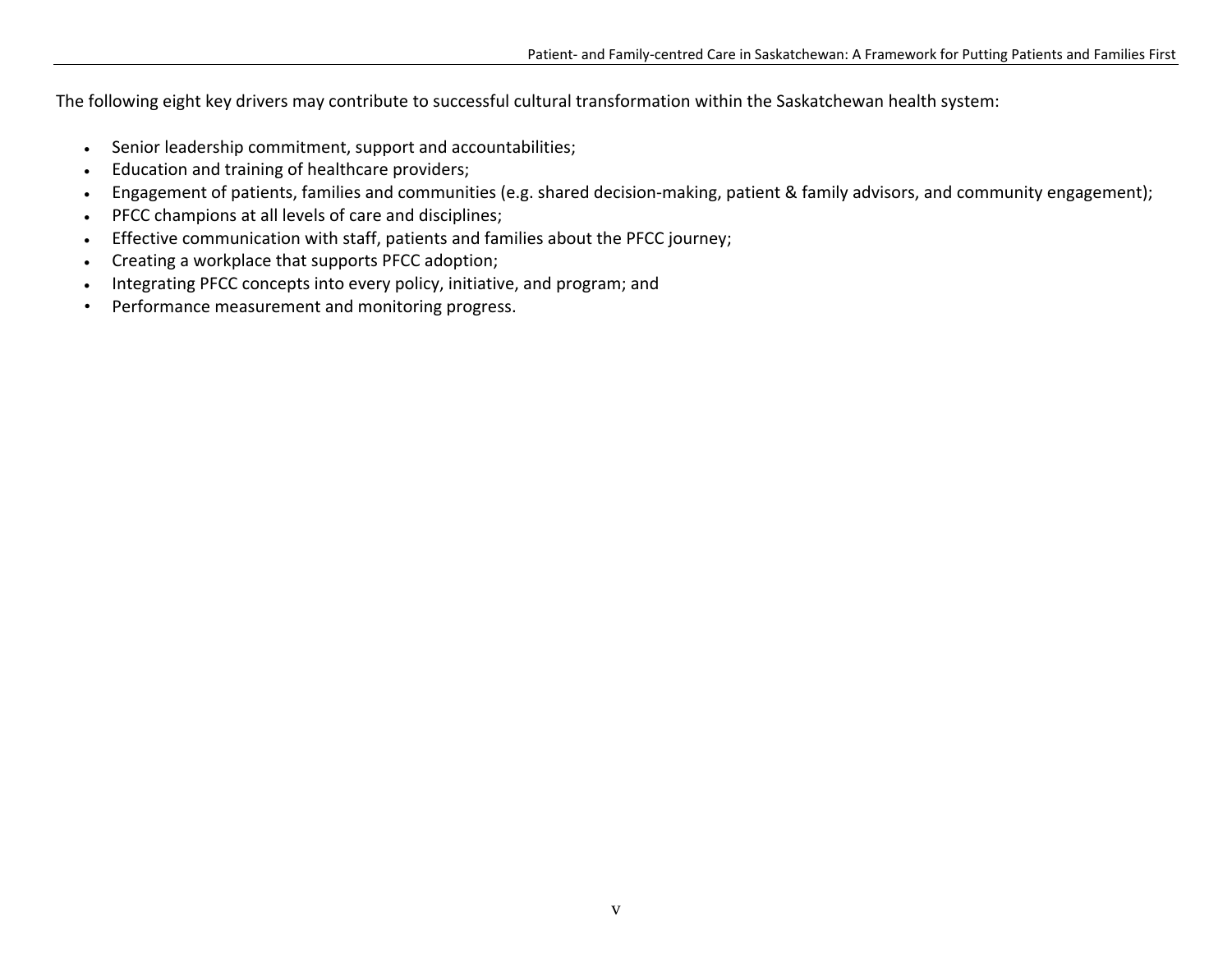### **I. Introduction**

In October 2009, independent commissioner Tony Dagnone released the Patient First Review Report, *For Patients' Sake*. The Commissioner made the important point that "Our current health care system has been designed around the people who deliver the care. It is time to realign the values of Saskatchewan's health system so that the patient is again made the centre of attention… Changes to the health system must serve to meet patients' needs, and <sup>a</sup> publicly designed health system must reflect the values of the patients and citizenry, while enabling providers to do their work in <sup>a</sup> stable, safe, supportive, and collaborative environment". The report identified 13 recommendations to improve the patient experience, the first and foremost being, "that the health system make patient‐ and family‐centred care (PFCC) the foundation and principle aim of the Saskatchewan health system."

Patient‐ and family‐centred care is not <sup>a</sup> new approach to many healthcare providers. It started in the United States in the 1960s as "family‐ centred care" and has been adopted as an approach to the delivery of quality health care by many healthcare organizations around the world, including Australia, England, New Zealand, and Canada. In Canada, PFCC practices have been adopted by many hospitals, including the Bloorview Kids Rehab (Toronto), the Thunder Bay Regional Health Sciences Centre, the Mont Sinai Hospital (Toronto), Alberta Children's Hospital, Toronto Sick Kids Hospital, and many more.

In Saskatchewan, PFCC concepts were first explored by the Saskatoon Health Region (SHR) in 2005 with the Maternal & Child Health Services team leading the way. In 2007, the SHR established <sup>a</sup> Client‐ and Family‐Centred Care (CFCC) Steering Committee comprised of client and family advisors, physicians and their staff. The Steering Committee has played an important role in driving and supporting the regional adoption of patient- and family-centred care through development of a strategic framework, which has been transformed into actions to achieve client- and family‐centred care throughout the region.

Patient‐ and family‐centred care has also been endorsed by patient advocacy groups, healthcare professional groups, and medical and nursing societies. In August 2010, the Canadian Medical Association (CMA) endorsed patient‐centred care in their policy document, *Healthcare Transformation in Canada: Change that works. Care that Lasts*. In this document, the CMA discusses the need for transforming Canada's health care system to better meet the needs of patients now and in the future by "Building <sup>a</sup> Culture of Patient‐Centred Care". In February 2010, the Saskatchewan Union of Nurse (SUN) officially endorsed PFCC with the launch of <sup>a</sup> new initiative, "*The Patients and Families First Challenge*", which offers financial incentives to those who come up with innovative ideas to improve patient care through PFCC. The SUN also continues to provide PFCC learning for its members.

With the release of the Patient First Review and the Government of Saskatchewan's commitment to providing care that is *Patient First*, Saskatchewan healthcare providers are more ready than ever to move forward with PFCC and are enthusiastic about adopting PFCC in their practices.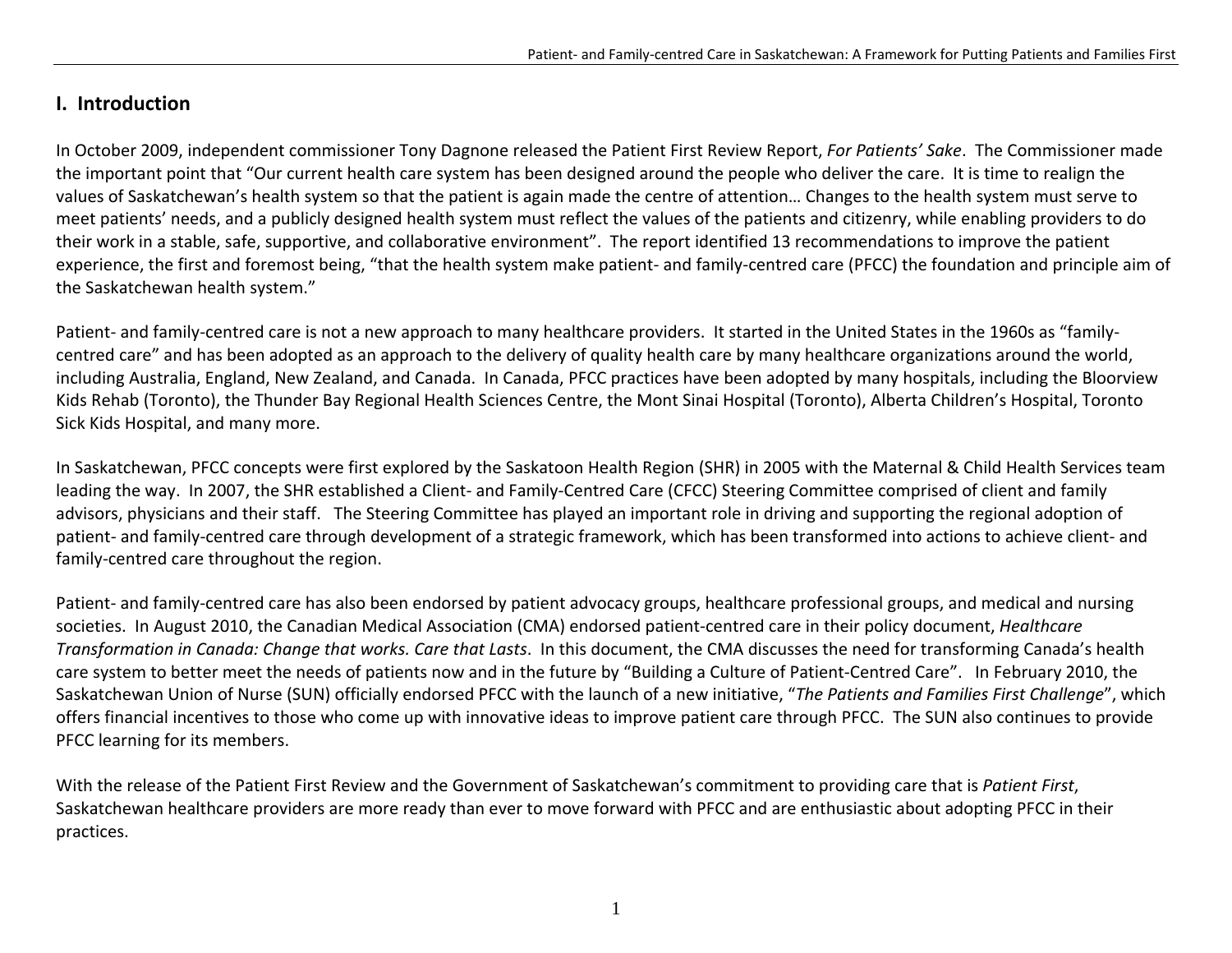"The biggest part of my job is being the patient's advocate. First and foremost always, you're always the patient's advocate" (Cheryl Ottoson, *RPN SUN Spots, Vol. 37, Issue 1)*

"As a nurse we play a role in positive patient outcomes by allowing patients access to as much information and education they need and want to absorb. A lot of people don't know a lot of about why they're there, what their treatments are…. so it's up to me to ensure they know the best possible options for them so that they can decide what is best for their care and they can help themselves further". (Charlotte Ousdahl, RN, SUN *Spots, Vol. 37, Issue 1)*

Currently, there are numerous definitions, core concepts and principles about PFCC that are being used by different healthcare organizations, and different terminologies for PFCC with the similar concepts are currently being used in different care settings(e.g. family‐centred care, client‐ centred care, patient‐centred care, resident‐centred care, etc.). To move forward collaboratively as <sup>a</sup> system, there is <sup>a</sup> need to have <sup>a</sup> common understanding of what PFCC is and a shared vision and goals for adopting PFCC (i.e. family-centred care at pediatric care and client, residentcentred care at long‐term care). The purpose of this PFCC framework is to guide the process of adopting <sup>a</sup> PFCC approach within Saskatchewan by:

- Fostering <sup>a</sup> common, shared understanding of PFCC among all healthcare providers, staff, administrators, communities, patients, and families;
- •Sharing provincial goals and expectations for adopting PFCC; and
- •Providing broad directions on how PFCC will be implemented in the Saskatchewan health system.

## II. What is Patient- and Family-Centred Care and How Does This Align with the Health System Goals?

Patient‐ and family‐centred care is about providing respectful, compassionate, culturally responsive care that meets the needs, values, cultural backgrounds and beliefs, and preferences of patients and their family members in diverse backgrounds by working collaboratively with them. It is grounded in mutually beneficial partnerships among patients, families and healthcare providers. In the PFCC approach, healthcare providers provide patients and families with complete, unbiased information on their illness, diagnosis, treatment options and the procedures in <sup>a</sup> way they can understand. Patients and families are encouraged to ask questions to ensure <sup>a</sup> full understanding of the information. Patients' cultural backgrounds and beliefs, health literacy skills, and education levels are taken into account when developing their treatment plans or providing treatment options. Patients and families are also encouraged to participate in their care and decision‐making at the level they choose, as well as to partner with healthcare providers, staff and administrators in developing, implementing and evaluating healthcare policies, services and programs. Overall, patients and families are viewed as essential allies and treated as true partners in the PFCC approach.

"(My Doctor) is patient, understanding and very caring. He doesn't rush you through your appointment and helps us understand the process in *which we are going and will be going. He is very thorough." (Patient, the Patient First Review)*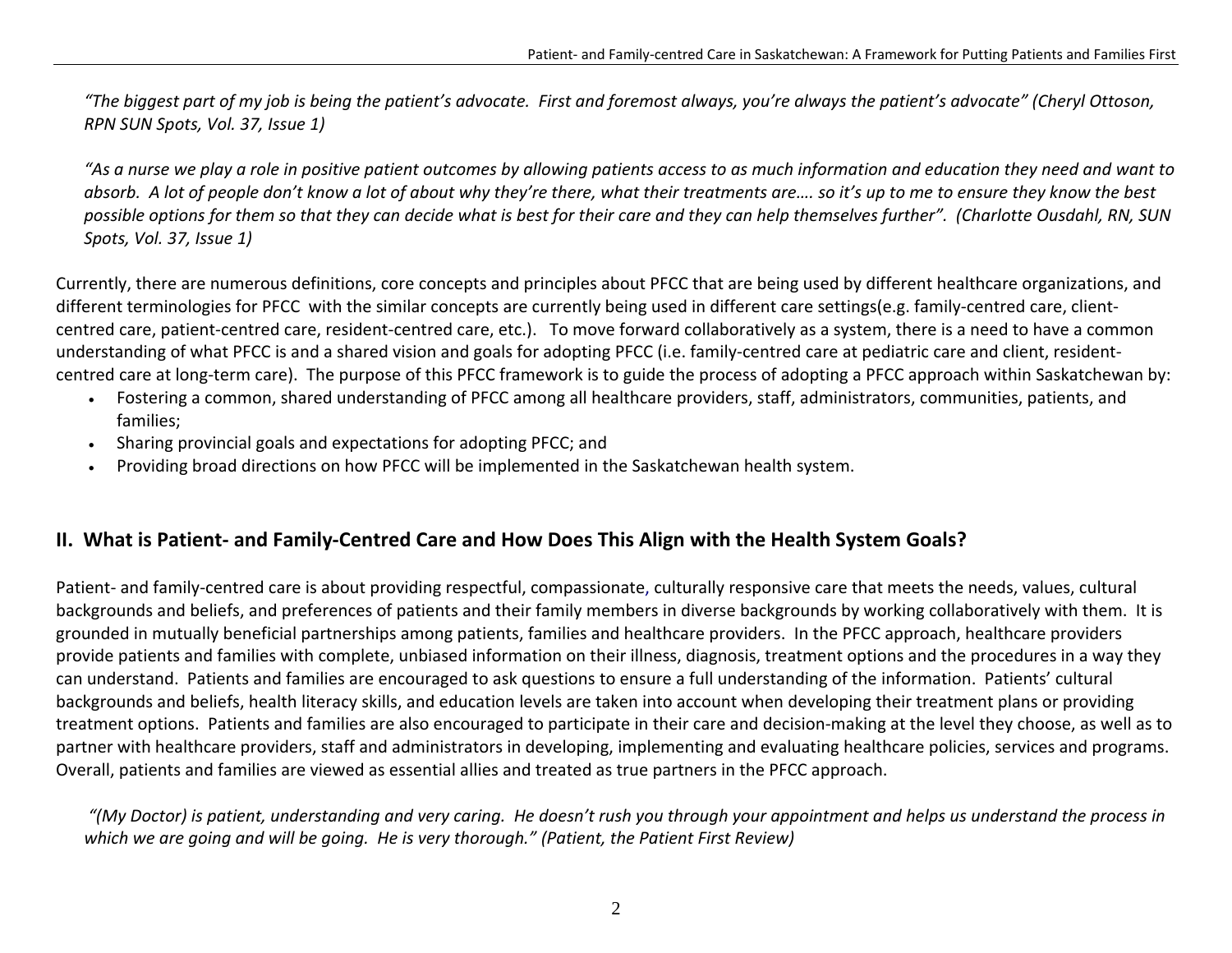"What was positive was the fact that the staff in the home where my mother was were understanding, updated daily on the patient's medical condition and are dedicated to making life comfortable for those in long-term care". (Patient quote from the Patient First Review)

"A couple of nurses went out of their way to help, and REALLY LISTEN to our concerns, and answer our questions. I actually made a list of my questions at one point, and was able to persuade the nurse to bring the chart into the room and take all the time needed to answer each question. After she left, the other patient in the room even remarked about how good that nurse was, to spend the time to actually answer all *those questions and explain things." (Patient quote from the Patient First Review)*

"The hospital has a spiritual room where I was allowed to participate in my cultural practices. I was pleased with my experience because the hospital asked which tribe I belonged to in an effort to identify the right Elder Tribal leader." (Patient, the Patient First Review)

Patient‐ and family‐centred care also recognizes family members as important partners of the patient care team, who advocate for patients, provide emotional support to the patient and often provide care when the patient is at home, discharged from the hospital. While healthcare practitioners are experts in diagnoses and treatment, patients and their family members are experts in knowing what may work best for their life style. The concept of family in PFCC can include not only bonds created by marriage and blood, but also bonds created by close friendships, commitments, shared households, shared child rearing responsibilities and romantic attachments. However, the definition of family as well as the degree of the family's involvement in the patient's care is determined by the patient given that he or she is developmentally mature and competent to make such <sup>a</sup> decision.

"I encountered many nurses, ambulance attendants, security personnel who were very compassionate in their care for me. I was paralyzed and unable to speak because of a brain tumor and my wife was bedside me 24/7. She often received care and comfort from the staff in the form of *warm blankets, bedside chair beds, and emotional support." (Patient, the Patient First Review)*

Patient‐ and family‐centred care is often described as <sup>a</sup> "journey", not <sup>a</sup> "thing" or <sup>a</sup> project with <sup>a</sup> definite timeline that needs to be implemented. It requires cultural transformation within the entire system at every level of healthcare delivery. It requires <sup>a</sup> change in mindset of healthcare providers, including senior leaders and administrators, physicians, nurses, other healthcare professionals, frontline staff (e.g. housekeeping, security officers, receptionists, etc.), social workers, and volunteers.

The Institute for Patient‐ and Family‐Centered Care (IPFCC) identifies three different driving forces for the delivery of healthcare services: <sup>s</sup>*ystem‐* centred care, patient-focused care, and patient- and family-centred care. High performing healthcare organizations, such as the National Health Services (NHS) in England, and the Medical College of Georgia (MCG) have moved away from system‐centred care to patient‐ and family‐centred care.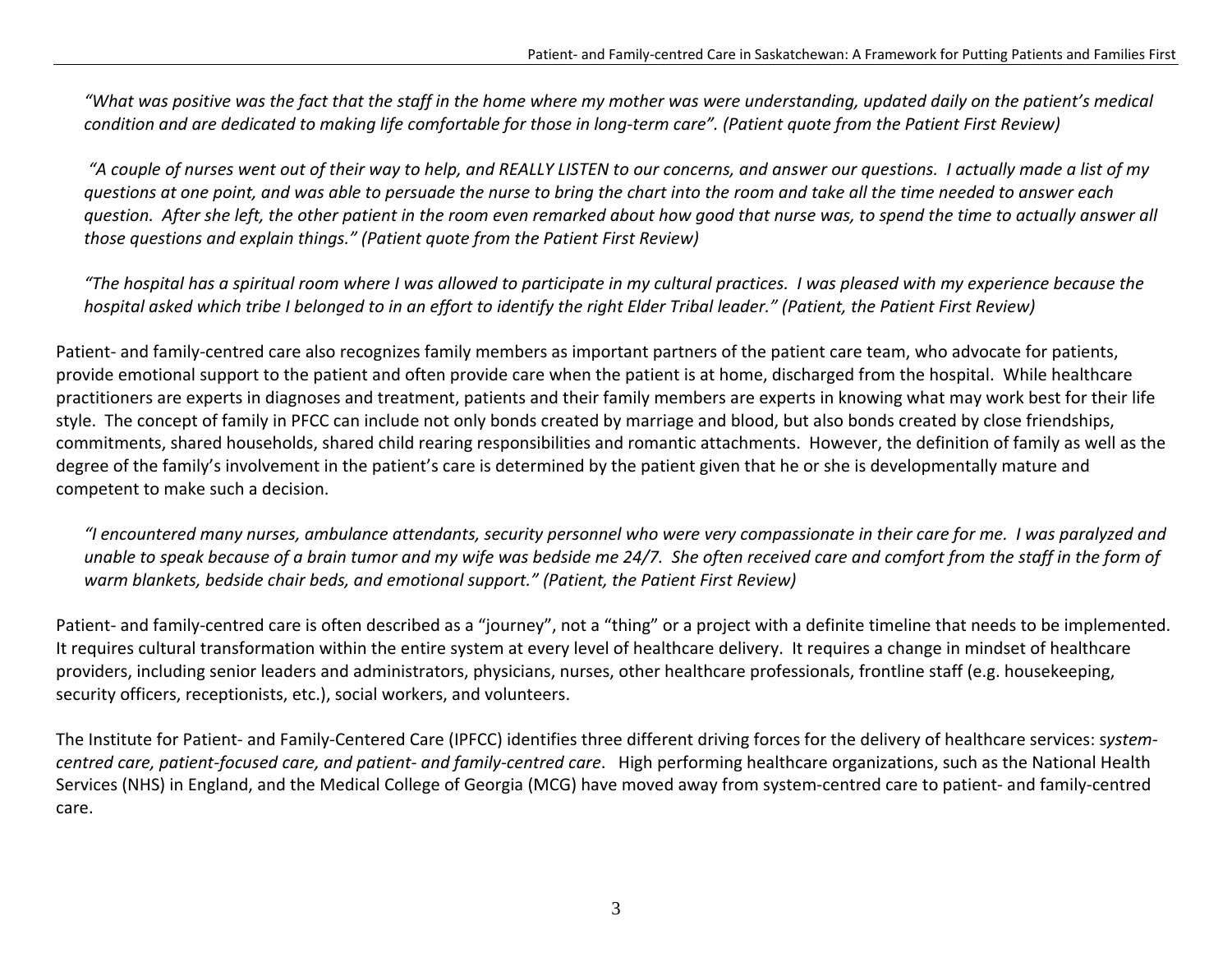

In some respects, the Saskatchewan health system's PFCC journey began with the release of the Patient First Review Report. The Patient First Review was the first of its kind in Canada and listened to more than 4,000 Saskatchewan patients and families about what they want from the system. In recent years, the Saskatchewan health system implemented <sup>a</sup> number of "Patient First" provincial and regional initiatives to improve quality of care, patient safety, and the patient experience. Many of these initiatives are likely to be patient‐focused (PFC) rather than PFCC in that providers often assume the needs, values, and preferences of patients and families without engaging them in the process of design, development, implementation or evaluation of these initiatives. Currently, there are pockets of excellence in providing PFCC at the individual practice level, which need to be expanded to other areas, so that the system-wide adoption of PFCC– i.e. adoption of PFCC at every level of care across the continuum – is achieved.

#### **Saskatchewan Examples of PFCC Best Practices – Partnership with Patients and Families**

The Saskatoon Health Region Critical Care units are currently seeking to provide more patient‐ and family‐centred care to their patients and families. The staff members seek to partner with the patients and their families by building <sup>a</sup> relationship with them that extends beyond clinical care. The team has improved the care by listening to patients and families experiences and then using this information to drive changes within their unit. Patients and families are now provided with <sup>a</sup> welcome package with information about the Unit, business cards with the unit direct phone number, and an invitation to participate in rounds with the care team. Shari Watson, the clinical nurse educator at the ICU said, "Families then feel more welcome, they sense we're transparent with what we're doing; they're in on the plan … The other thing we've done is make sure they're welcome at the bedside when care is being done. They have many opportunities to ask questions of the nurse as things are *happening"* (The *Sooner, Safer, Smarter* newsletter, the Saskatchewan Surgical Initiative, October 2010). Additionally, the patient and family advisory council members have been involved in updating the look of the unit. All restrictive signage was removed from the entrance to the unit and replaced with signage which politely outlines the instructions for accessing the unit. The waiting spaces were updated and are now called "Family Spaces" rather than waiting rooms.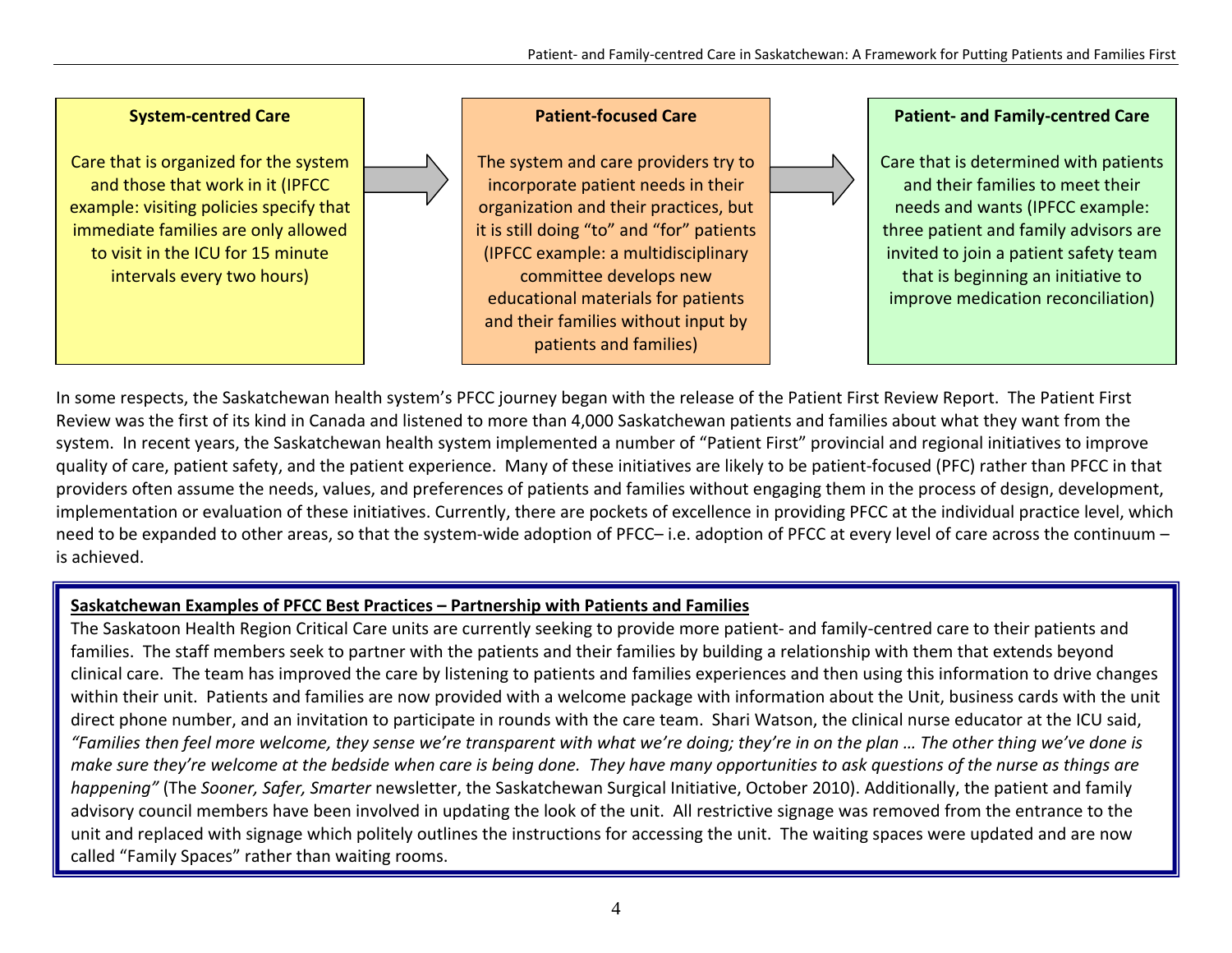#### **Saskatchewan Examples of PFCC Best Practices – Culturally Competent and Safe Care**

The Aboriginal Home Care (AHC) Project funded through the Aboriginal Transition Fund was an initiative undertaken by the Regina Qu'Appelle Health Region (RQHR) Home Care in partnership with the Eagle Moon Health Office to explore options for providing more culturally sensitive and holistic home care services for First Nations, Métis and Inuit patients. Beginning in 2006, an advisory committee comprised of urban/rural First Nations and Métis community members and Elders, on-reserve home care workers and key regional and federal personnel, was established to hear the voice of the community and to guide development and implementation of this project. Through this process of consultation, it was identified that the project needed to focus on improving access to home care services which were more holistic and culturally sensitive and also on improving screening, early detection and management of chronic disease with <sup>a</sup> primary focus on Type 2 Diabetes and foot care complications for First Nations and Métis living in North Central Regina. The project team developed and implemented a holistic screening tool, which expands on the current client assessment tool, to determine client worldview of health and wellness as well as to capture an understanding of how client needs can best be met. The key focus of the project was to develop <sup>a</sup> system of care that is built around the unique needs of each client and not based on system needs. Cultural awareness training was also provided to the home care project staff via <sup>a</sup> number of cultural teachings and traditional activities. Barriers to clients accessing home care services were addressed with changes in some practices and procedures to address new ways of doing business. Typical scheduling practice within home care allows very little flexibility for last minute changes. The staff on the AHC team were given more autonomy and flexibility to accommodate clients' needs. The results from <sup>a</sup> qualitative survey of the AHC team indicates that the project improved the capacity and care for Aboriginal people and health care services. Trust is developing between the team members and the community. All team members were extremely pleased with the outcomes, particularly increased access, culturally sensitive and holistic care, and screening, early detection and management of Type 2 Diabetes, and food care complications.

To achieve system‐wide adoption of PFCC, its values and principles must be embedded as core values in the Saskatchewan health system and be ingrained in the "fabric" of all healthcare organizations. This means that PFCC becomes the thread running through every care pathway from health promotion and disease prevention to end of life care. It also runs through all planning and evaluation activities, human resources policies, quality improvement initiatives (e.g. *Releasing Time to Care*™ and *Lean*), patient safety initiatives, policies and programs designed to improve access to care and care coordination (e.g. Saskatchewan Surgical Initiative), and other programs and services.

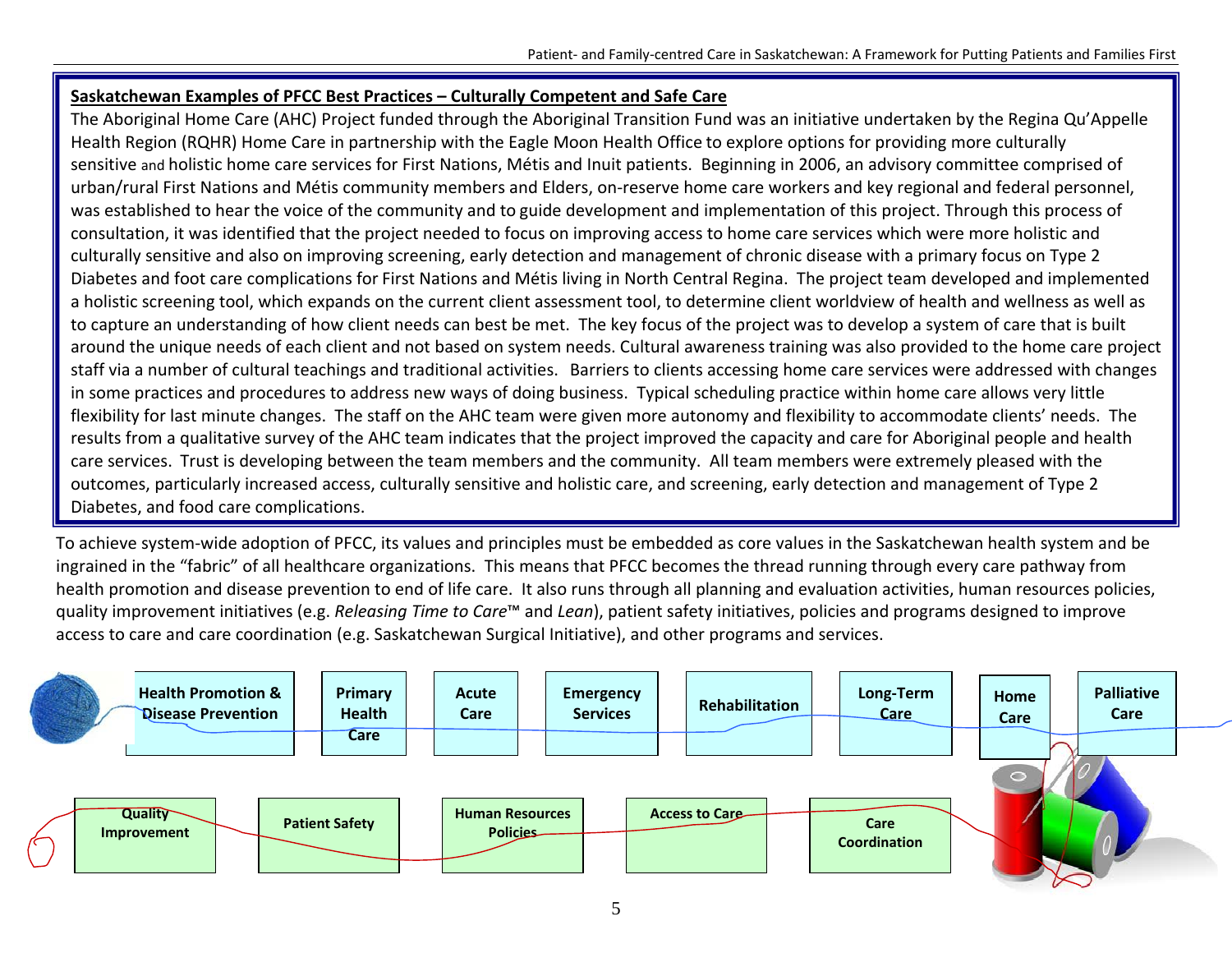Research demonstrates that the collaborative partnership between healthcare providers, and patients and families has <sup>a</sup> significant impact on improving the patient and family experience; improving safety and quality; improving provider engagement and satisfaction; and reducing cost. By moving from <sup>a</sup> system‐centric or patient‐focused approach to <sup>a</sup> patient‐ and family‐centred care approach, not only will patients and their families benefit, but also healthcare practitioners, workers and administrators. The following Table shows the potential benefits and outcomes of PFCC gathered from literature reviews.

| <b>Benefits/ Outcomes of Patient and Family Engagement</b>                                |                                                                                                                             |  |  |
|-------------------------------------------------------------------------------------------|-----------------------------------------------------------------------------------------------------------------------------|--|--|
| <b>Patient and</b>                                                                        | ■ More knowledgeable patients and families who feel competent in managing their health                                      |  |  |
| ■ Better healthcare experience or improved patient/family satisfaction<br><b>families</b> |                                                                                                                             |  |  |
|                                                                                           | Improved patient outcomes, both physiological and functional                                                                |  |  |
|                                                                                           | Improved pain management by patients                                                                                        |  |  |
|                                                                                           | Improved emotional health for patients and families (less anxiety and stress)                                               |  |  |
| <b>Health care</b>                                                                        | Improved satisfaction with quality of work life                                                                             |  |  |
| providers                                                                                 | • Decreased staff vacancy rate                                                                                              |  |  |
|                                                                                           | Improved communication among members of the healthcare team                                                                 |  |  |
|                                                                                           | • Greater understanding of the family's strengths and care-giving capacity                                                  |  |  |
|                                                                                           | Increased patient and family adherence to treatment plans                                                                   |  |  |
|                                                                                           | ■ New learning for residents and students                                                                                   |  |  |
| <b>Healthcare</b>                                                                         | Improved quality of care                                                                                                    |  |  |
| organizations                                                                             | Reduced diagnostic tests and referrals                                                                                      |  |  |
|                                                                                           | • Decreased medical errors and infection rate                                                                               |  |  |
|                                                                                           | ■ Fewer readmissions                                                                                                        |  |  |
|                                                                                           | • Decreased length of stay                                                                                                  |  |  |
|                                                                                           | More efficient and effective use of professional time and healthcare resources (e.g. more care managed at home, decrease in |  |  |
|                                                                                           | unnecessary hospitalization and emergency visits, more effective use of preventative care)                                  |  |  |
|                                                                                           | Decreased patient/family complaints                                                                                         |  |  |
|                                                                                           | Better management of chronic diseases                                                                                       |  |  |

Source: Frampton and Charmel, Planetree, 2009 ("Putting Patients First": Best Practices in Patient-Centred Care); the American Academy of Paediatrics Committee on Hospital *Care, 2003; Stewart et al, 2000; Cooper et al, 2007; Mitchell et al, 2009.*

These benefits/outcomes indicate that PFCC can support the Saskatchewan health system and its healthcare organizations in achieving the Triple Aim, an initiative launched by the Institute for Healthcare Improvement (IHI) with the purpose of helping healthcare organizations simultaneously improve patient experience, improve population health, and reduce costs*.*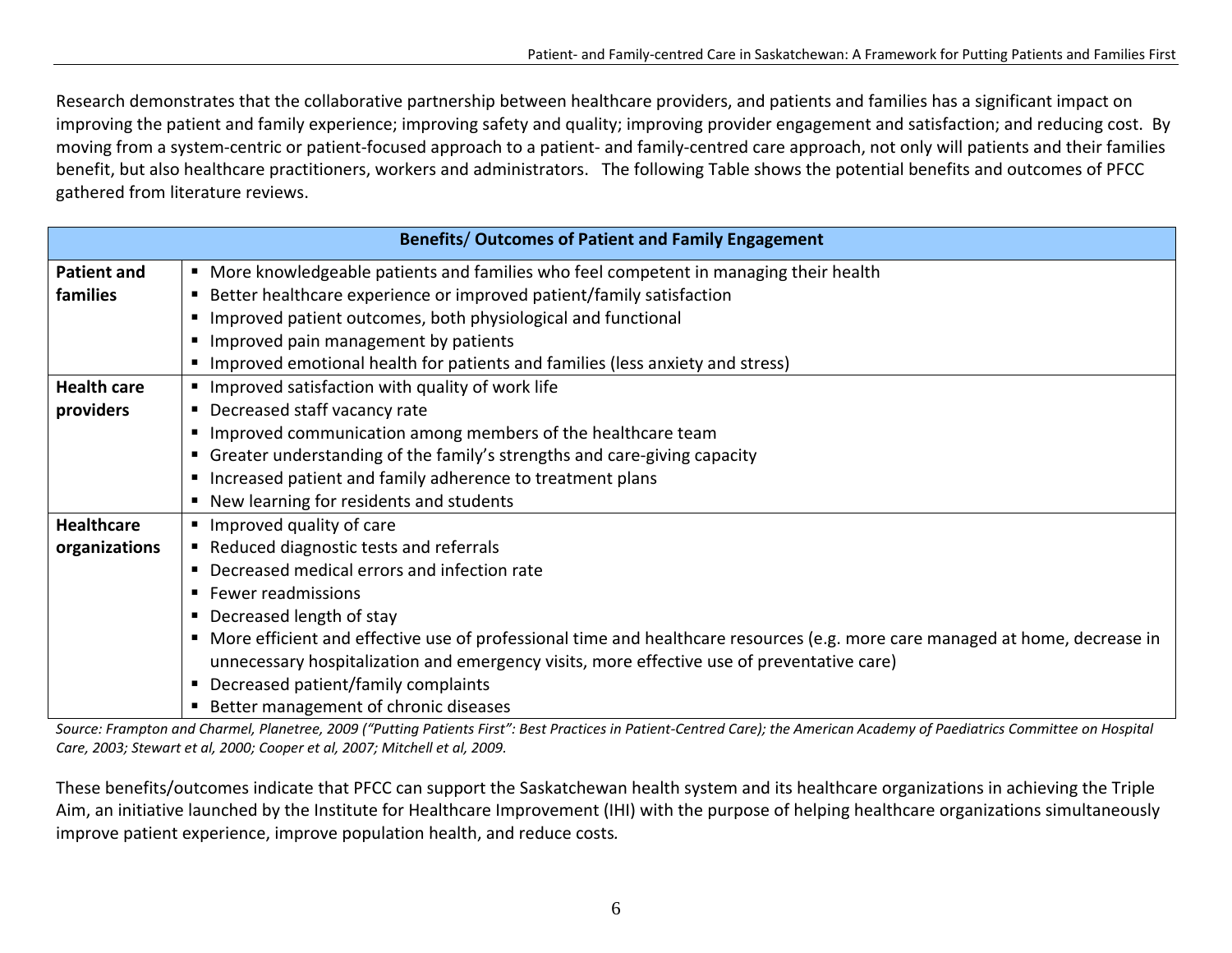The Triple Aim approach enables organizations to improve their programs and services from all three perspectives at the same time without compromising one at the expense of achieving another. The Saskatchewan health system has embedded the Triple Aim concept in its strategic plan. By involving patient and family advisors in all stages of policies and program development, they will not only provide advice on how to improve the patient experience, but also on how to improve the health of the community and how to contain costs. In this way, PFCC is integral in providing success for all three aims.

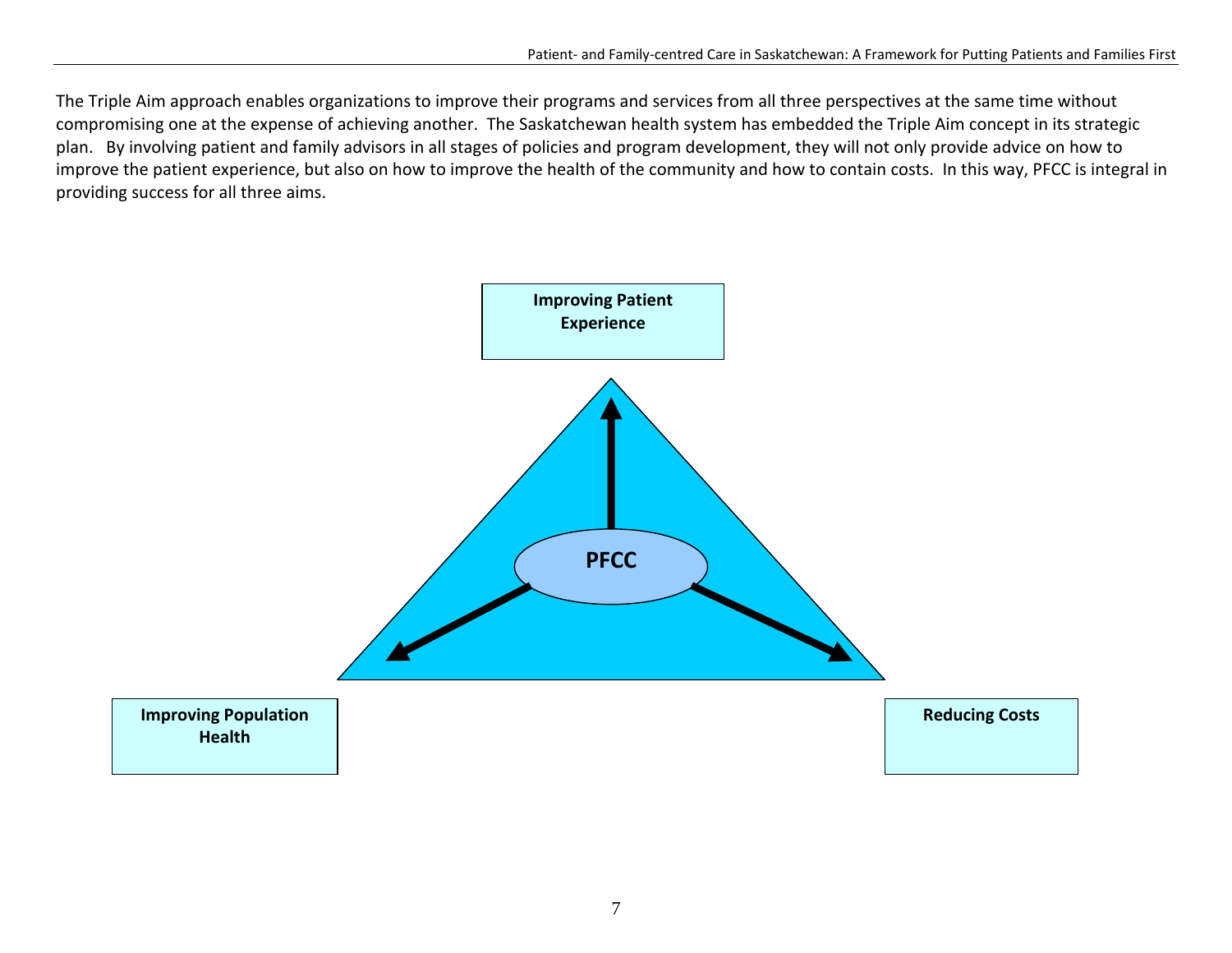#### **Scientific Evidence on PFCC Outcomes:**

- 1. The MCG Health System in August, Georgia has committed to PFCC and has partnered with patients and families at all levels of care since 1993. As of April 2008, 155 patient and family advisors served on seven councils and 45 hospital committees and task forces, including the Patient Safety and Medicine Reconciliation Committee. Patient and family advisors guided the development of its Neuroscience Centre for Excellence. The following data represents three years of quality improvement:
	- •• Patient Satisfaction –  $10^{\text{th}}$  to 95<sup>th</sup> percentile
	- •Length of stay decreased 50% in Neurosurgery
	- •Reduction in medical error by 62%
	- Discharge volumes increased by 15.5%
	- Staff vacancy rate went from 7.5% to 0%
	- •Positive change in perception of the unit by doctors, staff and house staff
- 2. Studies on the outcomes of implementing patient‐centred medical home (PCMH), <sup>a</sup> team‐based care approach in primary care also showed <sup>a</sup> significant reduction in emergency room visits and hospital admissions, which were translated into cost savings. For example, the Group Health Cooperative of Puget Sound, <sup>a</sup> large, consumer owned integrated delivery system in the American Northwest, piloted <sup>a</sup> PCMH redesign at one of its Seattle clinic sites. The redesign emphasized team-based chronic and preventive care, and 24/7 access using modalities including electronic health record (eHR) patient portals. The outcomes of this pilot test are:
	- • Better quality: an increase of 4% more of its patients achieving target levels on Healthcare Effectiveness Data and Information (HEDIS) quality measures.
	- •Better work environment: less staff burnout, with only 10% of pilot clinic staff reporting high emotional exhaustion at 12 months compared to 30% of staff at control clinics; Group Health has seen <sup>a</sup> major improvement in recruitment and retention of primary care physicians.
	- •• Reduction in hospital costs: 29% reduction in ER visits and 11% reduction in ambulatory sensitive care admissions.
	- •• Better value proposition: an additional investment in primary care of \$16 per patient per year was associated with offsetting cost reductions, with the net result being no overall increase in total costs for pilot clinic patients (Grumbach et al, 2009).
- 3. A study conducted by Stewart et al on the association between patient‐centred communication in primary care visits and subsequent health and medical care utilization found that patients who perceived that their visit was patient‐centred (Group A) received fewer diagnostic tests and referrals compared with those who perceived their visit was not patient‐centred (Group B): (Stewart et al, 2000)
	- 14.6% of the Group A received diagnostic tests while 24.3% of the Group B received diagnostic tests
	- •8% of the Group A received referrals while 16% of the Group B received referrals.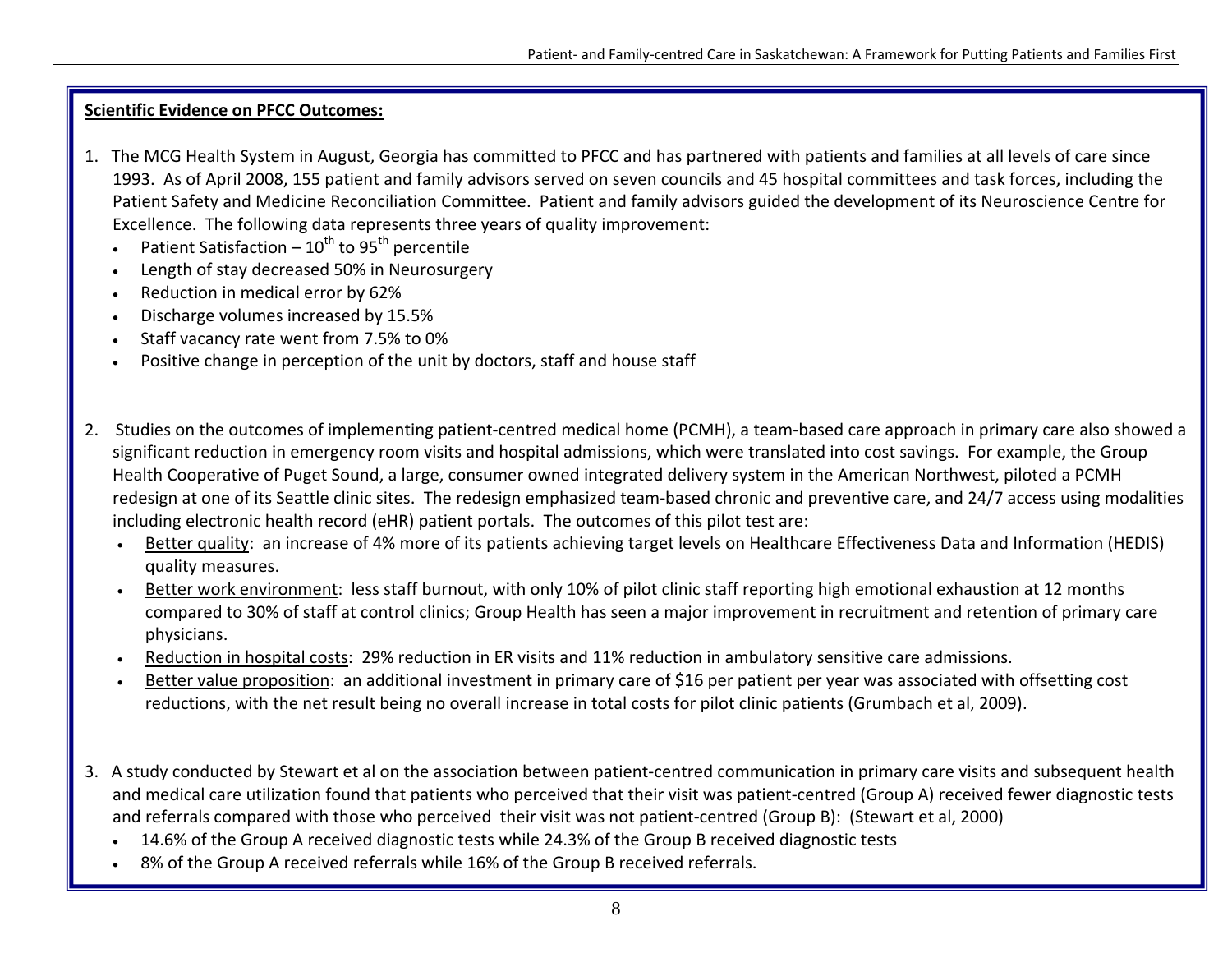## **III. Core Concepts of PFCC**

The following four core concepts\* have been widely adopted by many Canadian healthcare organizations and providers, including the Saskatoon Health Region, and the Alberta Health Services (AHS). These concepts summarize the key elements required to provide care that is PFCC – i.e. respectful, compassionate care that is responsive to the needs, values, cultural backgrounds and beliefs, and preferences of patients and their family members.

| <b>Respect and Dignity</b>                                                                                                                       | <b>Information Sharing</b>                                                                                                                                             | <b>Participation</b>                                                                                                                    | <b>Collaboration</b>                                                                                                                                                                                                                                                |
|--------------------------------------------------------------------------------------------------------------------------------------------------|------------------------------------------------------------------------------------------------------------------------------------------------------------------------|-----------------------------------------------------------------------------------------------------------------------------------------|---------------------------------------------------------------------------------------------------------------------------------------------------------------------------------------------------------------------------------------------------------------------|
| • Healthcare providers and<br>staff listen to and honour<br>patient and family<br>perspectives and choices.                                      | • Healthcare providers and staff<br>communicate and share complete<br>and unbiased information with<br>patients and families in ways that<br>are affirming and useful. | • Patients and families are<br>encouraged and supported in<br>participating in care and<br>decision-making at the level<br>they choose. | · Patients, families, healthcare<br>providers, staff, and leaders<br>collaborate in policy and<br>program development,<br>implementation and evaluation;<br>in healthcare facility design; and<br>in professional education, as<br>well as in the delivery of care. |
| • Patient and family<br>knowledge, values, beliefs<br>and cultural backgrounds<br>are incorporated into the<br>planning and delivery of<br>care. | • Patients and families receive<br>timely, complete and accurate<br>information in order to effectively<br>participate in care and decision-<br>making.                |                                                                                                                                         |                                                                                                                                                                                                                                                                     |

\**Developed by the Institute for Patient‐ and Family‐Centered Care*.

In order for the Saskatchewan health system to fully adopt PFCC, these four core concepts will need to be embedded in every healthcare organization's core values and principles, which will become the core values of employees of these organizations. According to the Picker Institute, only when employees' personal values simulate the core values of the organization, the cultural transformation occurs.

These four core concepts also need to be adopted by all healthcare practitioners, providers and staff, including those who have an independent contractual relationship with the Ministry of Health (e.g. physicians and other healthcare professionals in primary care and primary health care), as their core values for providing care that meets the needs of patients and families. Furthermore, they will need to be incorporated into the curricula of healthcare educational institutions so that future healthcare providers are well educated and trained in PFCC.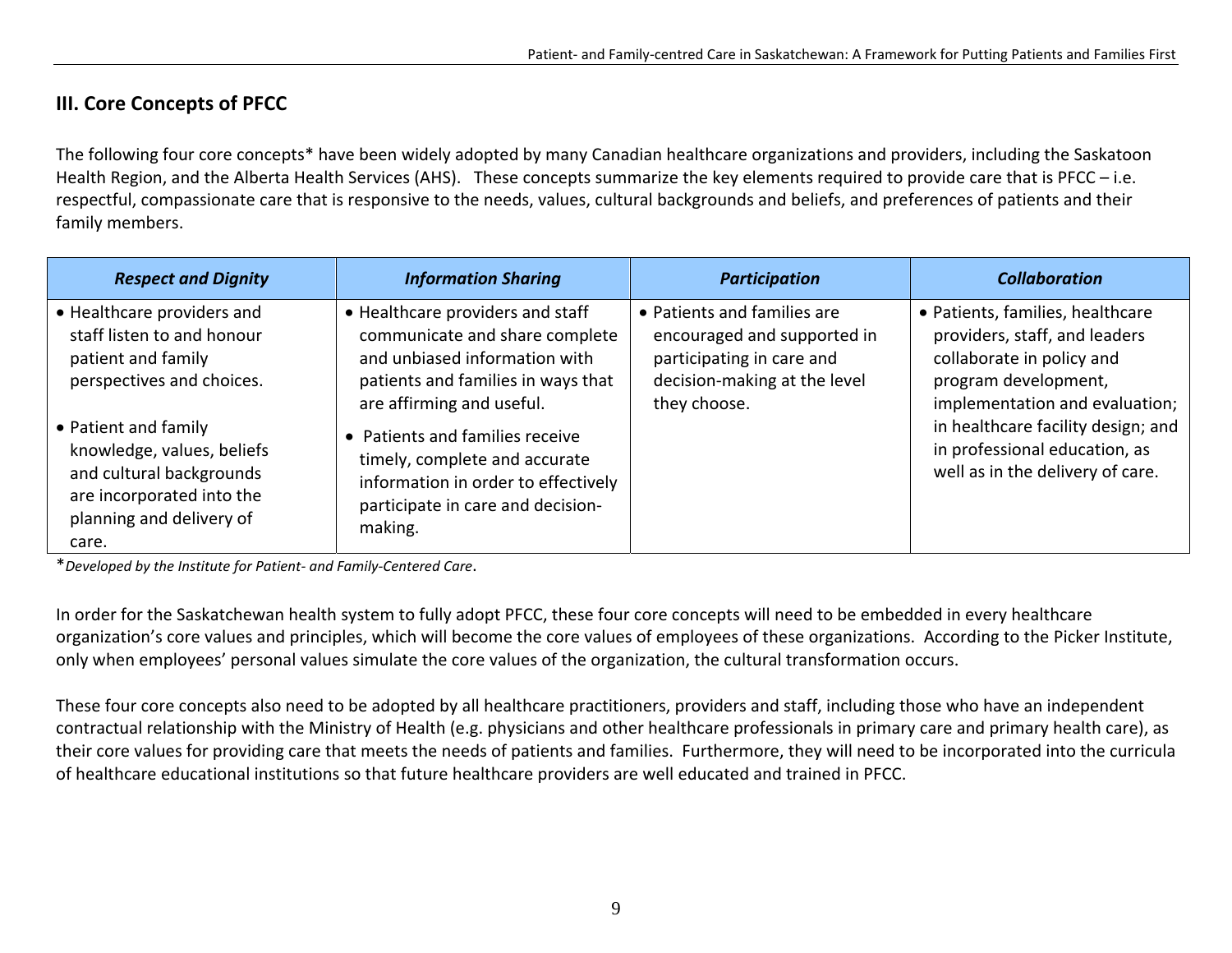## **IV. Vision for PFCC**

Within 10 years, patient‐ and family‐centred care has been adopted by all healthcare practitioners, staff, administrators and organizations at all levels of care as <sup>a</sup> standard approach for planning, delivering and evaluating healthcare programs and services.

### **V. Goals and Measures**

Through effective and collaborative partnerships with patients and families, the Saskatchewan health system will achieve the following goals:

- All patients and families are involved in their care at the level they choose;
- All patients are treated with respect and dignity;
- •All patients' knowledge, values, preferences, beliefs and cultural backgrounds are honoured and incorporated into the delivery of their care;
- • All patients and families receive timely, complete, accurate, unbiased information from healthcare providers regarding their diagnosis and treatment options, or have access to information to participate in their care and decision‐making.
- • Patients and families are engaged in the planning, development, implementation, and evaluation of policies and programs; in healthcare facility design; in professional education; and in the delivery of care.

These goals reflect the four core concepts of PFCC discussed in the Section III, and can be measured using indicators collected from patient experience surveys conducted by the Health Quality Council (HQC) on <sup>a</sup> quarterly basis. Currently, these surveys only cover acute care and are being piloted in the emergency department. Similar surveys on other areas of care, including primary care, long-term care, and mental health will be developed in the future.

|                         | <b>PFCC Goals</b>                                                                                                                                                                        | <b>Measures</b>                                                                                                                                                                                                                                                                                                                                                                                                                                                                                                                                                                                                                                                                                                                                              |
|-------------------------|------------------------------------------------------------------------------------------------------------------------------------------------------------------------------------------|--------------------------------------------------------------------------------------------------------------------------------------------------------------------------------------------------------------------------------------------------------------------------------------------------------------------------------------------------------------------------------------------------------------------------------------------------------------------------------------------------------------------------------------------------------------------------------------------------------------------------------------------------------------------------------------------------------------------------------------------------------------|
|                         | All patients are treated                                                                                                                                                                 | • % of patients reporting staff listened and respected them as a partner in their care                                                                                                                                                                                                                                                                                                                                                                                                                                                                                                                                                                                                                                                                       |
| <u>೬೦</u><br>οð<br>Resp | with respect and dignity.<br>All patients' knowledge,<br>values, preferences, beliefs<br>and cultural background<br>are honoured and<br>incorporated into the<br>delivery of their care. | • % of patients reporting doctor(s) listened and respected them as a partner in their care<br>• % of patients who do not speak English reporting that there was an interpreter at the hospital that could<br>explain everything they needed to know about the care they received<br>• % of patients reporting that staff took their preferences and those of their family or caregiver into account<br>in deciding what their healthcare needs would be when they left the hospital<br>• % of patients reporting that staff treated them in a friendly and courteous manner which respected their<br>individual culture, beliefs, and values<br>• % of patients reporting that doctors treated them in a friendly and courteous manner which respected their |
|                         |                                                                                                                                                                                          | individual culture, beliefs, and values                                                                                                                                                                                                                                                                                                                                                                                                                                                                                                                                                                                                                                                                                                                      |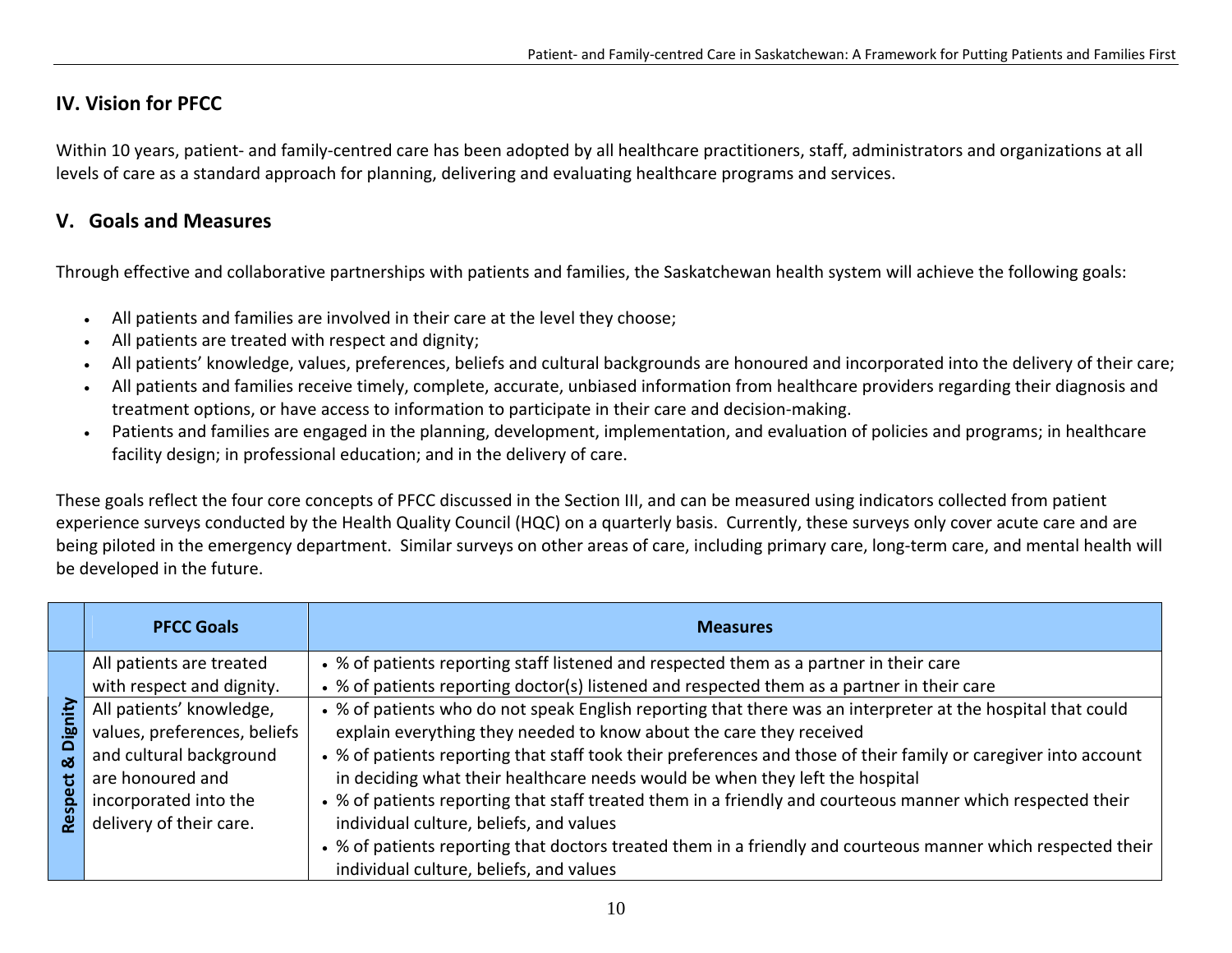|                     | <b>PFCC Goals</b>                                                                                                                                                                                                                                                  | <b>Measures</b>                                                                                                                                                                                                                                                                                                                                                                                                                                                                                                                                                                                                                                                                                                                                                                                                                                                                                                                                                                                                                                                                                                                                                  |
|---------------------|--------------------------------------------------------------------------------------------------------------------------------------------------------------------------------------------------------------------------------------------------------------------|------------------------------------------------------------------------------------------------------------------------------------------------------------------------------------------------------------------------------------------------------------------------------------------------------------------------------------------------------------------------------------------------------------------------------------------------------------------------------------------------------------------------------------------------------------------------------------------------------------------------------------------------------------------------------------------------------------------------------------------------------------------------------------------------------------------------------------------------------------------------------------------------------------------------------------------------------------------------------------------------------------------------------------------------------------------------------------------------------------------------------------------------------------------|
| Information Sharing | All patients and families<br>receive timely, complete,<br>accurate, unbiased<br>information from the<br>providers regarding their<br>diagnosis and treatment<br>options, or have access to<br>information to participate<br>in their care and decision-<br>making. | • % of patients reporting doctors explained things in a way they could understand<br>• % of patients reporting staff (nurses) explained things in a way they could understand<br>• % of patients reporting that facts about their health and treatment plans were explained fully, clearly, and<br>in useful way<br>• % of patients reporting that they got information in writing about what symptoms or health problems to<br>look out for after they left the hospital<br>• % of patients reporting that staff described possible side effects of the medicine in a way they could<br>understand before giving them any new medicine<br>• % of patients reporting that staff ask them what medications and supplements they were taking at home<br>• % of patients reporting that staff told them what medicine was for before giving them any new medicine<br>• % of patients reporting that they were told, within their first 2 days in hospital, about what day they would<br>likely to be able to leave the hospital<br>• % of patients reporting that they had a good understanding of the things they were responsible for in<br>managing their health |
| Participation       | All patients and families<br>are involved in their care<br>at the level they choose.                                                                                                                                                                               | • % of patients reporting that their doctors and nurses included them and their family members in treatment<br>decisions<br>• % of patients reporting that it was important to them that they were included in their discharge planning<br>• % of patients reporting that their family/support person was encouraged to participate in their care and<br>treatment plan to the extent that they felt comfortable                                                                                                                                                                                                                                                                                                                                                                                                                                                                                                                                                                                                                                                                                                                                                 |
| Collaboration       | Patients and families are<br>engaged in the planning; in<br>development,<br>implementation, and<br>evaluation of policies and<br>programs; in healthcare<br>facility design; in<br>professional education;<br>and in the delivery of care.                         | • Number of patient and family advisors engaged in the planning; in development, implementation,<br>evaluation of policies and programs; in healthcare facility design; in professional education; and in the<br>delivery of care<br>• % of those who participated in the patient and family advisory council, committees, and working groups<br>reporting that they feel they provide a meaningful contribution to the group                                                                                                                                                                                                                                                                                                                                                                                                                                                                                                                                                                                                                                                                                                                                    |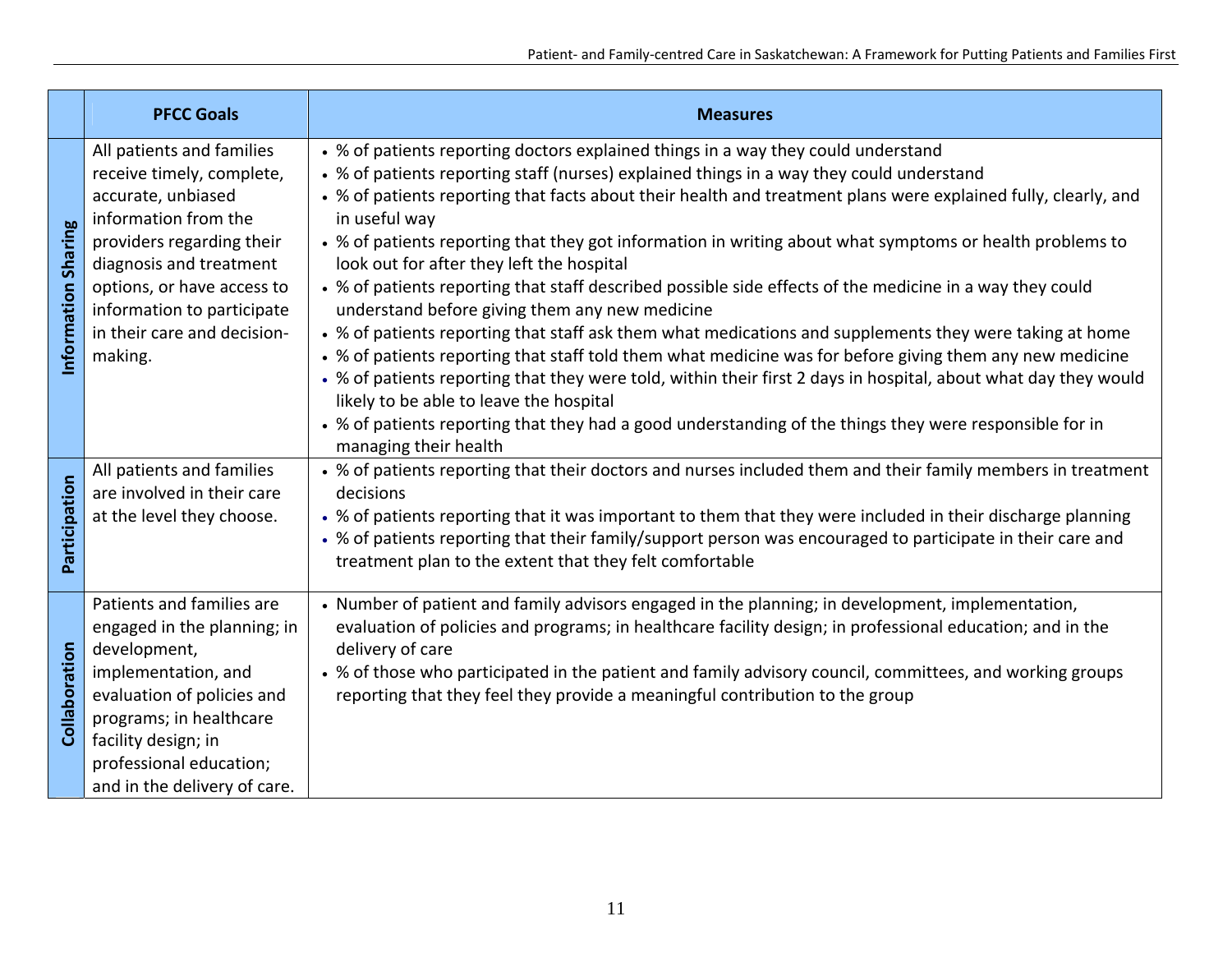## **VI. Key Drivers for Successful Adoption of PFCC in Saskatchewan**

Based on the findings from the Patient First Review report, patients and families in Saskatchewan feel that: they are not always treated with respect and dignity; providers are not always listening to their needs and concerns; they are not engaged in decision‐making about their own care when they want to be involved; and the health system is too complex to navigate. On the other hand, healthcare providers feel that: they are overwhelmed by <sup>a</sup> demanding workload; they don't have time to listen to patients and families; and they are not engaged and empowered. Achieving PFCC means that the health system meets the needs of patients and families as well as the needs of healthcare providers. The following eight key drivers address key elements that the Saskatchewan health system must focus on in order to advance PFCC:

#### **2) Senior Leadership Commitment, Support and Accountability**

The role of leadership is critical for transforming the culture of an organization. Inadequate or inappropriate leadership has been identified as <sup>a</sup> key factor for the failure of cultural transformation (Scott et al, 2003). To create <sup>a</sup> strong leadership commitment to PFCC, it is important for health sector leaders to:

- Understand first what PFCC is and what it means to their clients, patients and families who are the users of their services;
- •Incorporate PFCC concepts and values into their organization's vision, mission, and values and communicate them frequently with staff;
- Remove barriers that may prevent providers from adopting PFCC;
- Set targets for adopting PFCC and hold staff and providers accountable in meeting these targets; and
- •• Provide adequate resources and support for adopting PFCC.

#### **3) Education and Training of Healthcare Providers and Students**

Education and training are key elements for successful cultural transformation within the Saskatchewan health system. To ensure that all healthcare providers and staff at all levels of care have the same shared understanding of PFCC, it is important for organizations to provide their staff with education and training opportunities, supports, and tools.

For sustainability of PFCC within the health system, it is recommended that educational institutions be an integral part of this cultural transformation. Effective ways to educate future healthcare professionals may include:

- Incorporating PFCC values, principles and skills into school curricula;
- $\mathbf{r}$  Engaging patients and families in educating and training students about important PFCC skills, such as how to deliver difficult news to patients and families, how to compassionately and attentively listen to patients and families, understand what it means to live with illness and disability, how to deal with patients with terminal illness and end of life, etc.; and
- $\blacksquare$ Engaging patients and families in developing curricula that incorporates PFCC skills.

Based on the experience of medical and nursing educational institutions that have adopted PFCC, engagement of patients and families in education helps students value the patients' and families' perspective and learn the types of supports that they could provide to help patients and families manage their health conditions and illnesses.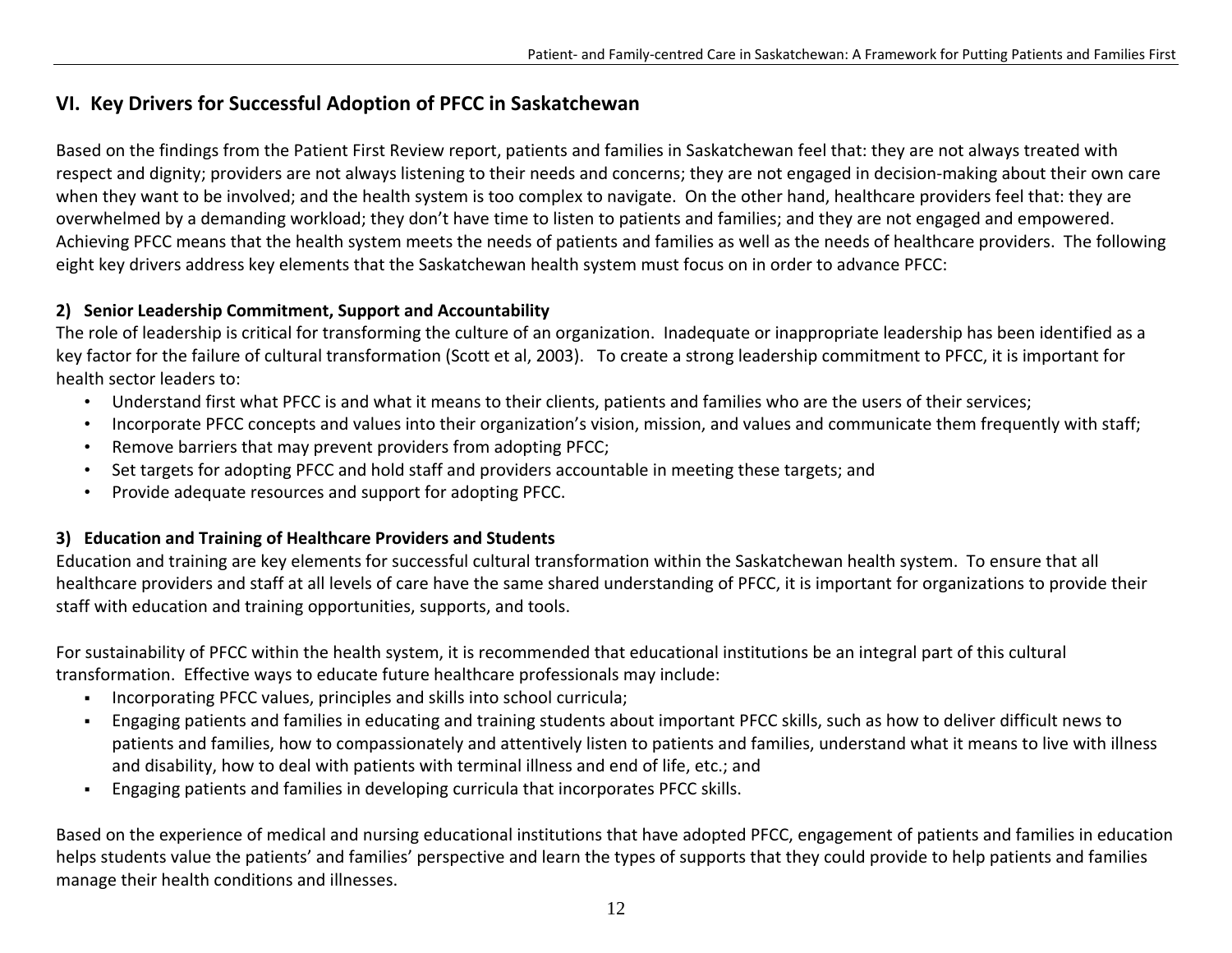#### 4) Engagement of Patients, Families and Communities (e.g. shared decision-making, patient & family advisors, and community engagement)

The most important element of PFCC is the development of true collaborative partnership that is based on mutual respect among healthcare policymakers and providers, and patients, families and communities. These partnerships can occur across the care continuum from primary health care to acute care, rehabilitation services, long‐term care, home care and palliative care. To engage patients and families at any point of the care continuum, providers will need to encourage patients and families to participate in their own care, including making decisions about their care at the level they choose. Healthcare providers also need to be aware that some patients and families may choose not to engage in decision‐making in their own care and may want their care providers to make decisions on their own behalf, or to recommend <sup>a</sup> course of actions.

In order for patients and families to successfully participate in their own care, they will need to fully understand their diagnosis and treatment options. When healthcare professionals provide information, it is important for them to understand that each patient and family may have <sup>a</sup> different level of understanding of the information, depending on their cultural background, values, education level (e.g. health literacy level) and language skills. To communicate effectively with patients and families, it is important for providers to:

- •Understand the patient's and his or her family member's cultural background, values, health literacy level and language skills;
- Communicate in simple language without medical jargon;
- Encourage them to ask questions about their concerns and issues;
- Use active listening and open questioning;
- •Support them in making his or her own decision; and
- •Respect his or her decisions.

(Joint Commission on Accreditation of Healthcare Organizations, *Putting the Care in Health Care: Improving the Patient Experience*, 2009; Health Canada, *Talking Tools II: Putting Communication Skills to Work*, 2001; and General Medical Council, *Consent: Patients and Doctors Making Decisions Together*, 2008).

These effective communication skills not only help to forge and sustain relationships between providers, patients and families, but also alleviates anxiety of the patient and their family members, increases their comfort levels, and wins their trust (Joint Commission on Accreditation of Healthcare Organizations, 2009). Well informed patients tend to be more compliant, follow self‐care instruction better, and understand when to seek additional counsel about their health concerns (Barrier, 2003).

Shared Decision‐Making (SDM) is an evidence‐based PFCC practice adopted by leading medical and research institutes around the world, including the National Health Services (NHS) in the UK, the Dartmouth‐Hitchcock Medical Centre in the U.S. and the Ottawa Hospital Research Institute in Canada to improve patients' engagement in their own care. SDM is defined as <sup>a</sup> decision making process jointly shared by patients and their health care providers through two‐way communication and information exchange. It can be used primarily in treatments for preference‐sensitive care where there are two or more treatment alternatives but no single "best" option, and the choice of treatment involves tradeoffs that should be based on patients' preferences. According to King, "In cases where patient lifestyle, personal preferences, and values are indicative of the most appropriate treatment choice, physicians are not in the best position to make treatment decisions and should not limit disclosure of alternatives" (King et al, 2006). These preference-sensitive areas represent more than on-third of medical care, suggesting that a major proportion of treatment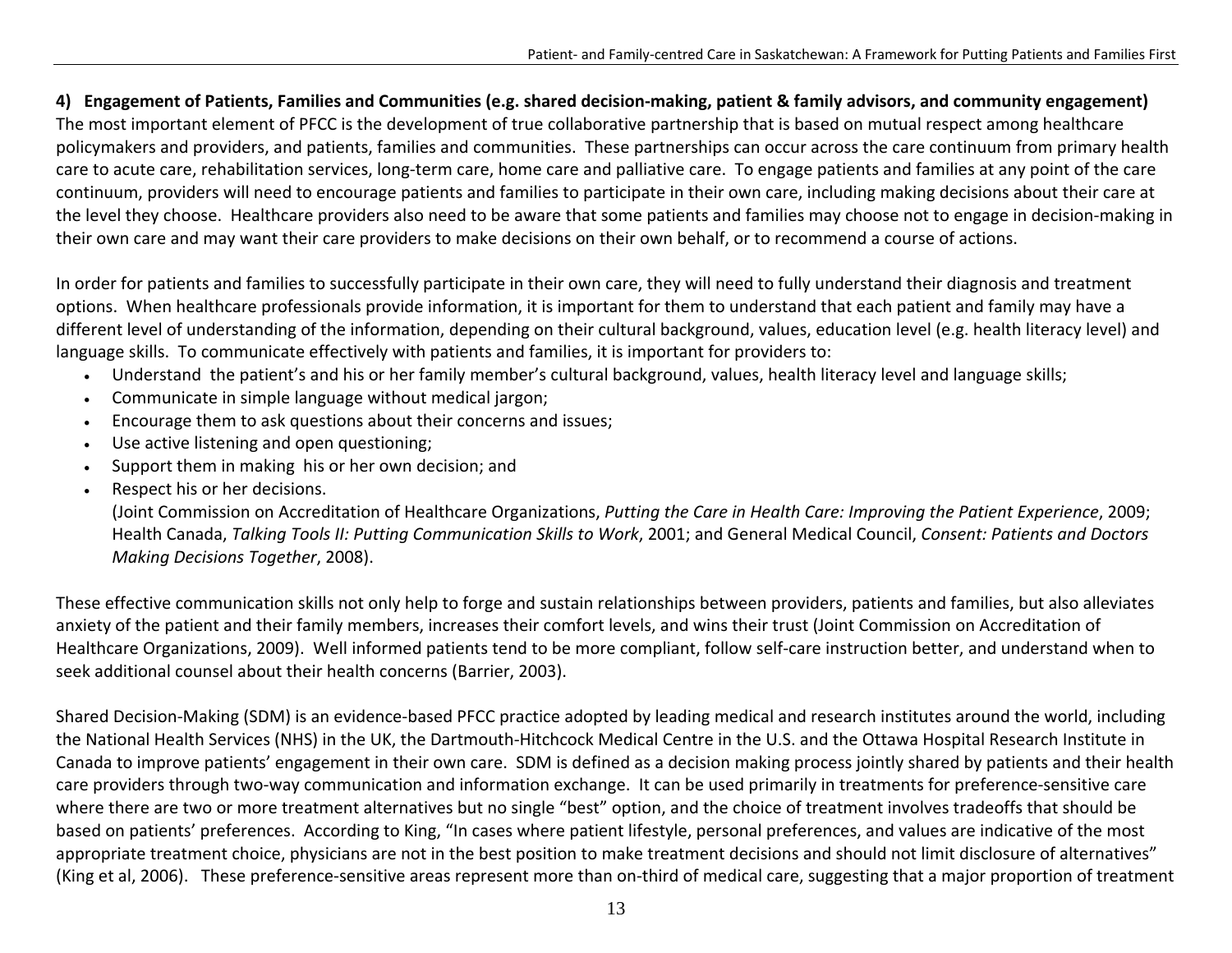decisions should include explicit consideration of value tradeoffs to support informed patient choice (O'Connor et al, 2007). The common preference-sensitive areas include hip replacement, knee replacement, spine surgery, prostate cancer, coronary artery bypass grafting, etc. A framework for SDM is currently being developed by the Ministry of Health, in collaboration with physicians, researchers, and staff from regional health authorities (RHAs) for five surgical pathways in: spine, prostate cancer, hip & knee replacement, and gynecology.

The partnership between providers and patients and families can also occur at the organization level through engaging patients, families, and community members in the research, development, implementation and evaluation of policies, programs and services; in orientation of new and existing staff members about PFCC; and in facility design. Patient and family advisors or patient and family advisory councils (PFACs) are effective mechanisms to engage patients and families at the organizational level. The Saskatoon Health Region has adopted these mechanisms. They have client and family advisory councils in four portfolios; Maternal and Children's Health, Critical Care, Heart Health & Oncology, and Neuroscience & Rehabilitation. These councils consistently engage clients and families in the planning and evaluation of policy, programs, and unit/department functions. Membership is comprised of clients, families, physicians and Saskatoon Health Region staff. Many long‐term care homes within the Saskatoon Health Region have also established resident councils to help provide care based on the principles of resident‐ centred care.

To facilitate patient, family and community engagement at the organization level, healthcare organizations may consider:

- Establishing <sup>a</sup> means to find, screen, train, and assign patient and family advisors to various committees and working groups to bring their voice into discussions about current and future operations of the organization; and
- Providing patients and families with education and training on how to effectively engage and participate in this level, as well as how best to tell their stories in order to inform staff members of their experience, which can contribute to quality improvement in service delivery.

### **5) PFCC Champions**

Mature PFCC organizations have found that the successful day‐to‐day implementation of PFCC requires the dedicated focus of an individual champion at the operational level (Frampton et al, 2009). For some healthcare providers, it may be difficult to understand how to incorporate PFCC concepts into their practices and may need to "see" what it looks like before they can imagine themselves doing it. To facilitate this cultural change, the leaders of the organization may need to:

- Identify early adopters (e.g. champions) who have successfully adopted PFCC values and principles into their own practices or those who are willing to learn and adopt these values and principles into their practices;
- Create <sup>a</sup> system of "champions for change" at all levels of care and practice (e.g. physician, nurses, other frontline staff, etc.), which will create the synergy needed for this cultural change; and
- Recognize the PFCC practices and celebrate them with other staff members.

### **6) Effective Communication to Spread PFCC across the Health System**

Having <sup>a</sup> common, shared understanding of PFCC (e.g. definition, core concepts, vision and goals) among all healthcare providers, staff members, patients and families will be critical for successful adoption of PFCC in Saskatchewan. This may be achieved through effective communication at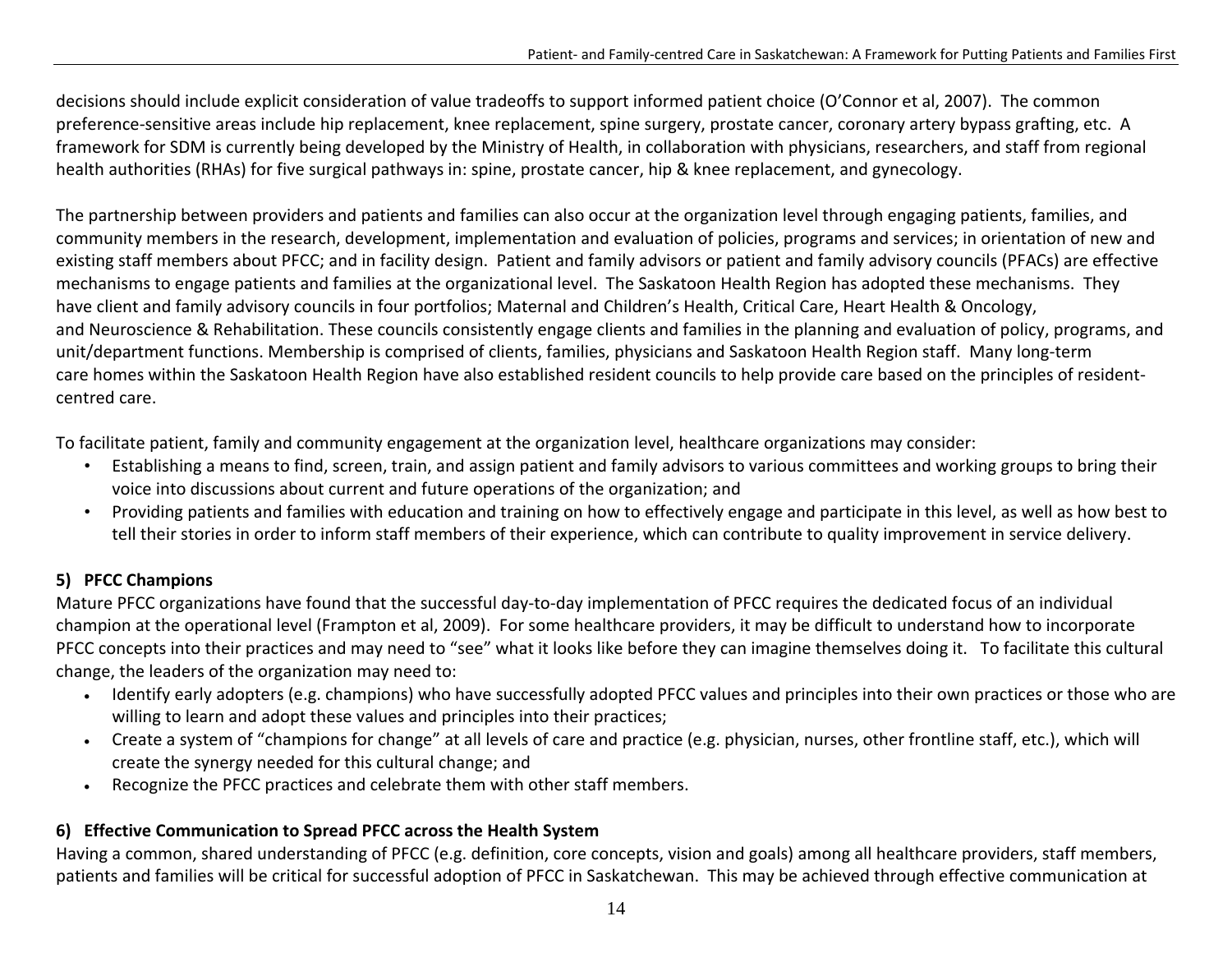the system level as well as at the organizational level. At the system level, the Saskatchewan Ministry of Health will create <sup>a</sup> strategy to communicate broadly about the PFCC framework, including the health system PFCC vision and goals, with all stakeholders, including health sector stakeholders, different levels of government, other ministries (e.g. Social Services), and the public. A webpage will be created to provide information about PFCC, including the framework, resources and tools for adopting PFCC (e.g. PFCC best practices, how to get started, etc.). At the organizational level, leaders of healthcare organizations may consider creating <sup>a</sup> communication plan to communicate frequently with their staff, patients, and families about the organization's vision and goals for achieving PFCC and their expectations.

### **6) Creating <sup>a</sup> Workplace that Supports Adoption of PFCC**

Research suggests that PFCC has <sup>a</sup> positive impact on staff satisfaction, which in turn has <sup>a</sup> direct impact on employee turnover rates and patient satisfaction. From the patient's perspective, quality of care is not just about receiving state of the art healthcare treatments, but also about receiving genuine caring from providers who listen to and understand their anxiety and fear about their health conditions, as well as provide emotional support (Frampton et al 2008).

Patient‐ and family‐centred healthcare organizations do not only strive to meet the full range of patient and family needs, but also those of staff by creating <sup>a</sup> healthy, supportive work environment where they feel empowered to deliver quality of care based on PFCC values and principles and where their efforts and dedication to putting patients and families first are recognized and rewarded. To create this PFCC work environment, it is recommended that the leaders of healthcare organizations:

- Engage employees, particularly physicians and frontline workers, in the process of adopting PFCC;
- Empower staff to provide PFCC in their own practices;
- Recognize and acknowledge the efforts and dedication made by employees in putting patients and families at the centre of care;
- • Incorporate PFCC principles and standards into human resource policies (e.g. recruiting, hiring, orientation, training, assessing performance, etc.)

### **7) Integrating PFCC Concepts into Every Policy, Initiative, and Program**

To make PFCC <sup>a</sup> reality, the health system and healthcare organizations will need to ensure that patients' and families' perspectives are reflected in every policy, initiative and program by engaging patients and families and integrating the four core concepts of PFCC into new and existing policies and initiatives (e.g. safety, quality improvement, prevention of illnesses, health promotion, electronic health record, etc.)

For example, PFCC concepts can be adopted in "**Lean"**. **Lean** is <sup>a</sup> culture and approach to quality improvement that aims to empower staff to innovate and change work processes that do not produce immediate value to patients, families, residents, clients, and those with whom we collaborate to provide services. Since 2008, Lean has been implemented across the Saskatchewan health system in <sup>a</sup> number of different areas such as long‐term care, day surgery, the hip and knee surgical pathway, surgical discharge planning processes, cancer services, medication reconciliation, patient registration, and <sup>a</sup> patient flow through acute care. One way to incorporate PFCC into Lean is to use "*patient and family shadowing*" in the value stream mapping process. The University of Pittsburgh Medical Center (UPMC) have been using this method to improve patient experiences and exceeding the needs and desires of patients and family members. Patient and family shadowing simply involves having <sup>a</sup>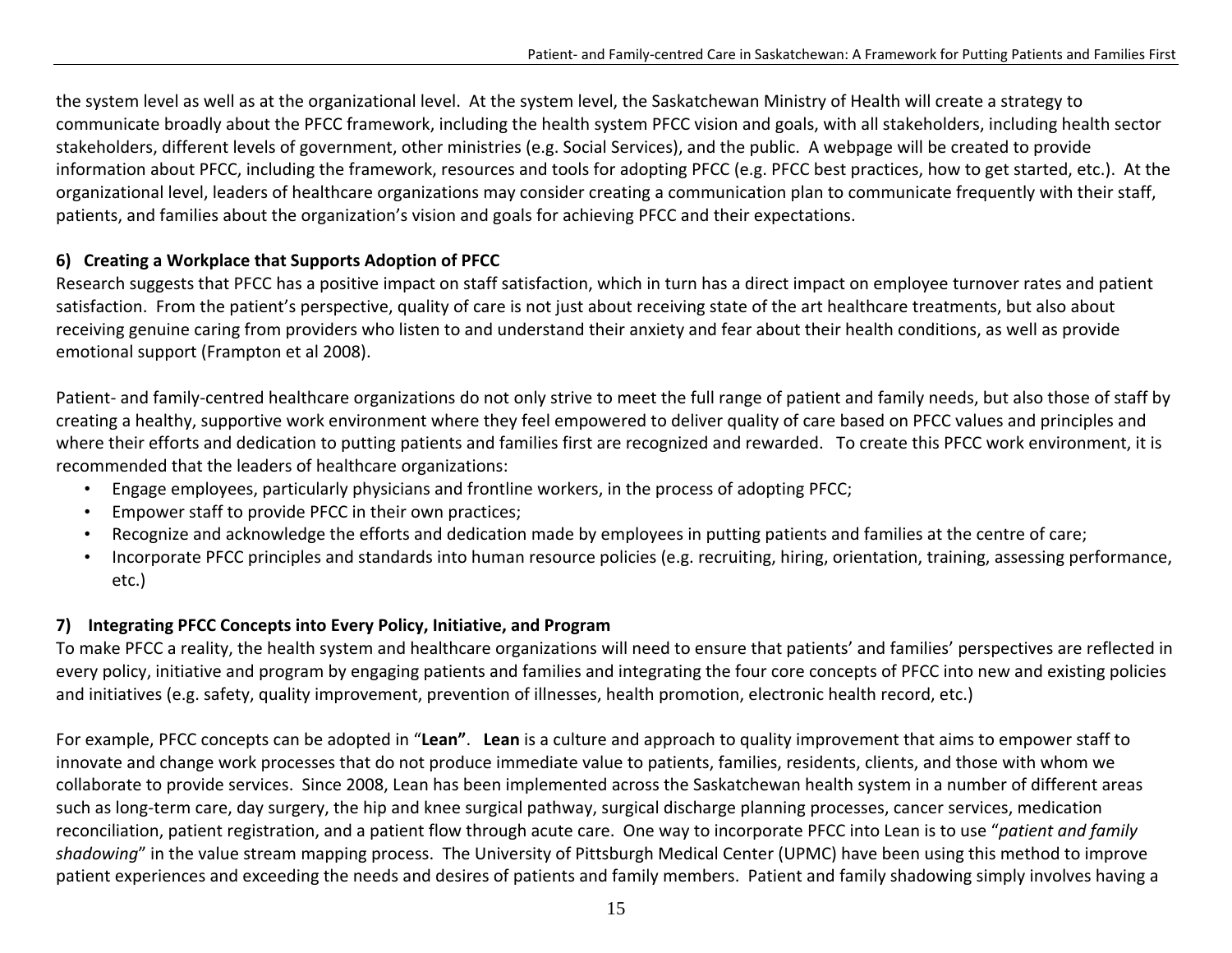committed and empathic observer follow <sup>a</sup> patient and his/her family members throughout <sup>a</sup> selected care experience to view and capture the details of the entire care experience from the point of view of the patient and family. Too often, healthcare providers assume that they know what their patients and families experience, but without properly observing, recording and evaluating the experience from beginning to end. They do not truly know what the experience feels like to those going through it. According to the study conducted by DiGioia and Greenhouse, patient and family shadowing at the UPMC eliminated staff resistance to change and defensiveness as it removed blame from care givers by placing focus on transforming the patient's and family's care experience. Also, it created <sup>a</sup> sense of urgency as staff gain an appreciation for the care experience through the eyes of the patient and family (DiGioia and Greenhouse, 2011).

### **8) Performance Measurement and Monitoring the Progress**

Performance measurement and reporting on progress toward short‐ and long‐term goals are key elements for achieving sustainable cultural transformation. In order to measure impact or outcomes of PFCC, organizations, departments, or units that wish to adopt PFCC may need to develop <sup>a</sup> performance measurement framework that includes desired outcomes and indicators. A reporting system to track progress on <sup>a</sup> regular basis may also need to be in place before beginning adoption of PFCC. Also, it is important to communicate the results with staff and celebrate the successes.

### **VII Conclusion**

Patient‐ and family‐centred care is not <sup>a</sup> "thing" that can be implemented within <sup>a</sup> short time period, but is about changing the mindset of healthcare providers and staff from the traditional healthcare approach to an approach that focuses on providing compassionate, respectful care that is responsive to the needs, values, beliefs, and cultural backgrounds of patients and families through creating collaborative partnerships between providers, patients and families. Achieving this cultural transformation within the Saskatchewan health system will take time and will require <sup>a</sup> system‐wide buy‐in and commitment.

Patient‐ and family‐centred care is not <sup>a</sup> new approach to many healthcare organizations in Saskatchewan. There are pockets of excellence in providing PFCC throughout the province. However, for every patient, client, resident and family member to receive the same level of PFCC in <sup>a</sup> similar fashion, all healthcare organizations, providers and staff will need to consider how they contribute positively to the patient journey.

PFCC is not just "nice things to do", but is "essential" for improving the experience of patients and families and their health outcomes; improving provider satisfaction; and reducing the costs. The Saskatchewan health sector has endorsed the Patient First Review recommendation on PFCC and is ready to move forward with PFCC. Moving toward PFCC collectively will create <sup>a</sup> "win‐win" situation for everybody, including patients and families, healthcare providers, and healthcare organizations.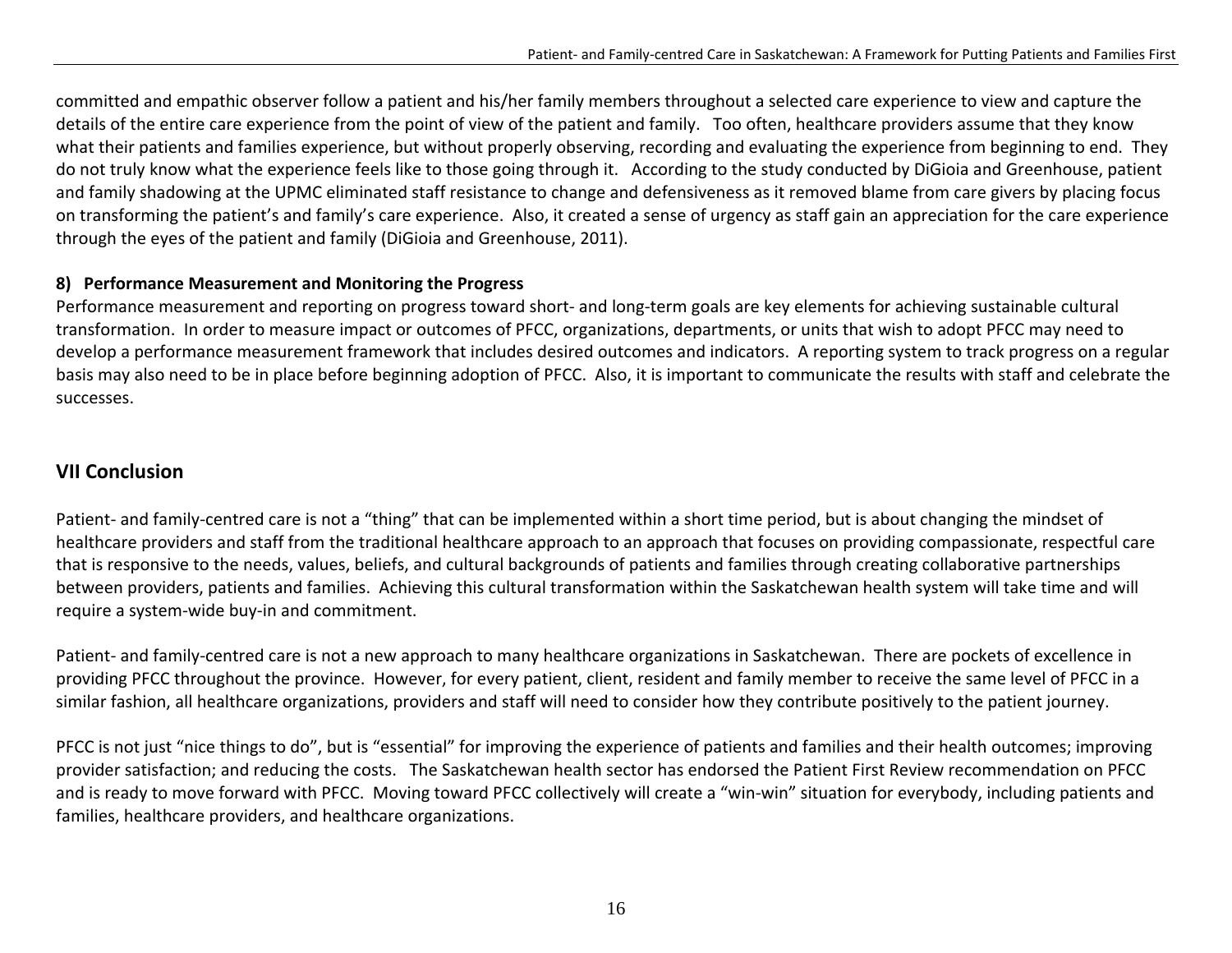## **Cultural Transformation from System-Centric Care Toward Patient- and Family-Centred Care**

#### **CURRENT STATE**

**System-Centred Care** where patient care is organized around the needs of the system and providers rather than the needs of patients and their family members

#### **Patients and Families Perspectives from the Patient First Review**

- I feel that I am not always treated with respect and dignity.
- My cultural values and beliefs are not always respected.
- I feel that providers are not listening to my needs and concerns.
- I would like to engage more in decision making about my care.
- Information regarding my care is not shared in a way I can understand.
- I feel lost in the system.

#### **Provider Perspectives**

- I don't always have time to listen to my patients and their families' concerns.
- I don't always know how to communicate effectively with patients and their families.
- I am not always provided with enough training, support or education to do the best possible job.
- I am not always engaged in any decisionmaking affecting my work.
- My work is not always valued and recognized.
- Creativity and innovation is not always valued in my work.
- I am often overwhelmed with a heavy, demanding workload.

#### **Health System Performance Outcome Indicators**

- Overall patient Experience at acute care
- Medication Errors
- Hospital Infection Rate
- # of Falls at LTC
- Sick Leave Hours
- Annual physician turnover rate
- Annual health employee turnover rate

| <b>PFCC Concepts</b>         |                                      |                    |                      |
|------------------------------|--------------------------------------|--------------------|----------------------|
| <b>Respect &amp; Dignity</b> | <b>Information</b><br><b>Sharing</b> | <b>Partnership</b> | <b>Collaboration</b> |





#### **Key Drivers for Cultural Transformation**

- PFCC Champions
- Education and training
- Senior Leadership Commitment, Support Expectations and Accountability
- Effective Communication
- Engagement of Patients, Families, and Communities
- Supportive Workplace and Staff Engagement
- PFCC integrated into existing policies and initiatives
- Performance Measurement

### **FUTURE STATE**

**Patient- and Family-Centred Care** where patient care is provided in response to patients' needs, values, and preferences through collaborative partnership between patients, families and providers.

#### **Patients and Families Perspectives**

- I am treated with respect and dignity
- My cultural values and beliefs are respected;
- Providers are listening to my needs and concerns;
- I am a member of my care team;
- Information regarding my care is shared in a way I can understand;
- I know how to navigate the system.

#### **Provider Perspectives**

- I spend more time listening to my patients and their families' concerns;
- I communicate effectively with patients and their families;
- I receive enough training, support and education to do the best possible job;
- I am fully engaged and have ownership of my work;
- My work is valued and recognized;
- Creativity and innovation is valued in my work;
- I am satisfied with my workload.

#### **Health System Performance Outcomes in 2021**

- Better overall patient experience
- Reduced Medication Errors
- Reduced Hospital Infection Rate
- Reduced # of Falls in long-term care
- Reduced Sick Leave Hours
- Reduced Annual physician turnover rate
- Reduced Annual health employee turnover rate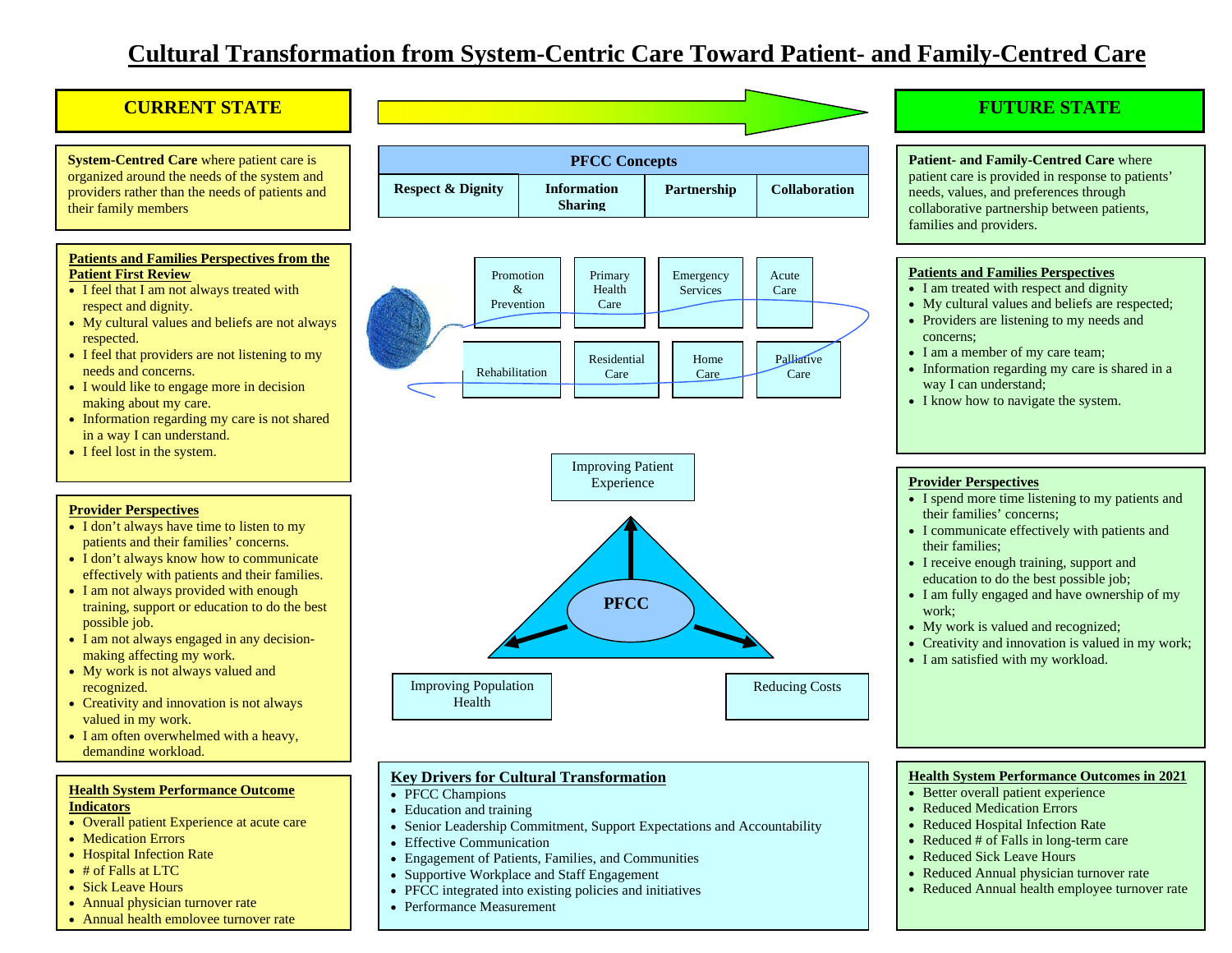### **References**

American Academy of Pediatrics. Family‐Centered Care and the Pediatrician's Role. 2003. *PEDIATRICS*. 112(3): 691‐696.

Anderson Cherri D. and Mangino Ruthie R. Nurse Shift Report: Who Says You Can't Talk in Front of the Patient? *Nurs Admin Q*. 2006. 30 (2): 112‐ 122.

Beck Rainer S., Daughtridge Rebecca, and Sloane Philip D. Physician‐Patient Communication in the Primary Care Office: A Systematic Review. *The Journal of the American Board of Family Practice*. 2002. 15 (1): 25‐38. Available at <http://www.jabfm.org/cgi/content/short/15/1/25>.

Canadian Medical Association. Health Care Transformation in Canada: Change that Works. Care that Lasts. 2010. Available at <http://prismadmin.cma.ca/advocacy/hct2010>.

Conway Jim, Johnson Bev, Edgman‐Levitan Susan, Schlucter Juliette, Sodomka Pat, and Simmons Laurel. Partnering with Patients and Families To Design a Patient- and Family-Centered Health Care System: A Roadmap for the Future. 2006. Institute for Patient- and Family-Centred Care. Available at <http://www.ipfcc.org/tools/downloads.html>.

Cooper L.G., Gooding J.S., Gallagher J., Sternesky L., Ledsky R., and Berns S.D. Impact of <sup>a</sup> Family‐Centered Care Initiative on NICU Care Staff and Families. 2007. Journal of Perinatology. 27:32‐37.

Dagnone Tony. For Patients' Sake: Patient First Review Commissioner's Report to the Saskatchewan Minister of Health. 2009. Saskatchewan Ministry of Health. Available at [http://www.health.gov.sk.ca/patient](http://www.health.gov.sk.ca/patient-first-review-documents)-first-review-documents.

DiGioia Anthony, Greenhouse Pamela K. Patient and Family Shadowing: Creating Urgency for Change. 2011. *The Journal of Nursing Administration*. 41(1): 23‐28.

Frampton Susan and Charmel Patric. Puttting Patients First Best Practices in Patient‐Centered Care. 2009. Planetree. Second Edition

Frampton Susan, Guastello Sara, Brady Carrie, Hale Maria, Horowitz Sheryl, Smith Susan B., and Stone Susan. Patient‐Centred Improvement Guide. 2008. *Planetree and Picker Institute*. Available at [http://www.patient](http://www.patient-centeredcare.org/)‐centeredcare.org/

General Medical Council. Consent: Patients and Doctors Making Decisions Together. 2008. Available at <u>[http://www.gmc](http://www.gmc-uk.org/guidance/ethical_guidance/5993.asp)-</u> [uk.org/guidance/ethical\\_guidance/5993.asp](http://www.gmc-uk.org/guidance/ethical_guidance/5993.asp).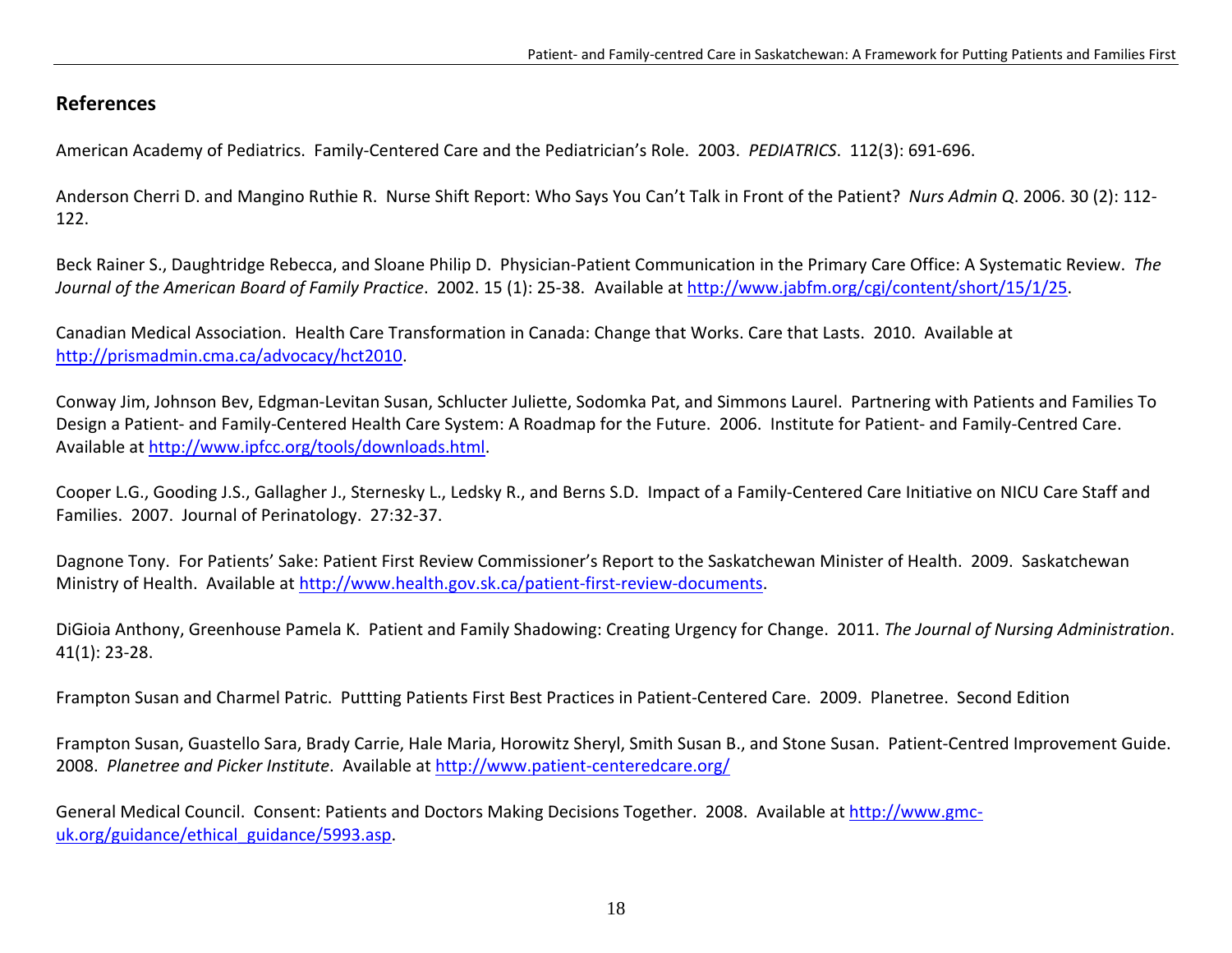Grumbach Kevin, Bodenheimer Thomas, and Grundy Paul. The Outcomes of Implementing Patient‐Centered Medical Home Interventions: A Review of the Evidence on Quality, Access and Costs from Recent Prospective Evaluation Studies. 2009. Patient‐Centered Primary Care Collaborative. Available at [http://www.pcpcc.net/evaluation](http://www.pcpcc.net/evaluation-evidence)-evidence

Health Canada. Talking Tools II – Putting Communication Skills to Work. 2001. Catalogue No. H39‐509/2001 – 2E.

Institute for Patient‐ and Family‐Centered Care. Advancing the Practice of Patient‐ and Family‐Centred Care in Primary Care and Other Ambulatory Settings: How to Get Started... Available at <http://www.ipfcc.org/tools/downloads.html>.

Institute for Patient‐ and Family‐Centered Care. Advancing the Practice of Patient‐ and Family‐Centred Care in Primary Care and Other Ambulatory Settings: How to Get Started… Available at <http://www.ipfcc.org/tools/downloads.html>.

Institute for Patient‐ and Family‐Centered Care. Advancing the Practice of Patient‐ and Family‐Centred Care: How to Get Started… Available at <http://www.ipfcc.org/tools/downloads.html>.

Johnson Bev, Abraham Marie, Conway Jim, Edgman‐Levitan Susan, Schlucter Juliette, Sodomka Pat and Dan Ford. 2008. Institute for Patient‐ and Family‐Centred Care. Available at <http://www.ipfcc.org/tools/downloads.html>.

Joint Commission Resources. Putting the Care in Health Care: Improving the Patient Experience. 2009. *Joint Commission on Accreditation of Healthcare Organizations*.

King J.S. and Mouton B. Rethinking Informed Consent: the Case for Shared Medical Decision Making. *American Journal of Law & Medicine*. 2006. 32:429‐501.

Mitchell Marion, Chaboyer Wendy, Burmeister Elizabeth and Foster Michelle. Positive Effects of <sup>a</sup> Nursing Intervention on Family‐Centered Care in Adult Critical Care. 2009. *American Journal of Critical Care*. 18: 543‐552.

O'Connor Annette M., Wennberg John E., Legare F., Llewellyn‐Thomas Hilary A., Moulton Benjamin W., Sepucha Karen r., Sodano Andrea G., and King Jaime S. Toward the 'Tipping Point': Decision Aids and Informed Patient Choice. 2007. *Health Affairs*. 26:716‐725.

Scott Tim, Mannion Russell, Davies Huw T. O. and Marshall Martin N. Implementing Culture Change in Health Care: Theory and Practice. 2003. *International Journal for Quality in Health Care*. 15(2):111‐118.

Stewart Moira, Brown Judith B., Donner Allan, McWhinney Isan R., Oates Julian, Weston W. Wayne, and Jordan John. The Impact of Patient‐ Centred Care on Outcomes. 2000. *Journal of Family Practice*. 49(9).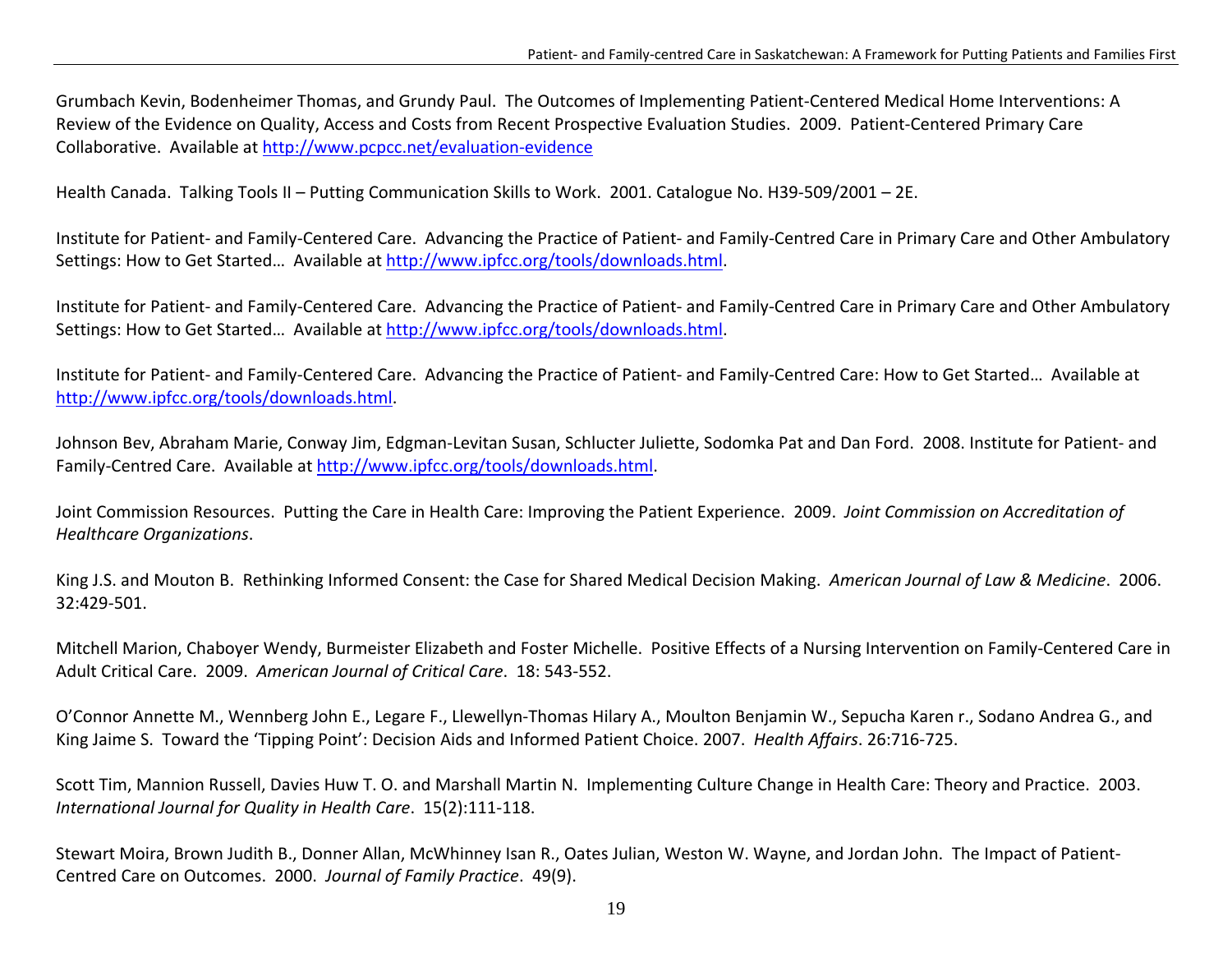### **Appendix A**

### **Definitions**

#### **System‐centred Care**

System-centred Care provides care that is organized and prioritized around the needs of the health system and those who work within it rather than the needs of patients and families

#### **Patient‐Focused Care**

The patient is the focus or unit of care. Interventions are done <u>to and for him</u>/her, instead of with the patient. The patient is not viewed within the context of family or community.

#### **Patient‐ and Family‐Centred Care**

Patient‐ and family‐centred care is about providing respectful, compassionate, culturally safe and competent care that is responsive to the needs, values, cultural backgrounds and beliefs, and preferences of patients and their family members by working collaboratively with them. In the PFCC approach, patients and families are actively engaged not only in their own care, but also in the planning, delivery and evaluation of healthcare services and programs. Patients and families are no longer viewed as clinical objects or visitors, but viewed as essential allies and treated as true partners. PFCC is grounded in mutually beneficial partnerships among patients, families and healthcare providers.

#### **Patient**

The term "patient" means any person who receives services or benefits from <sup>a</sup> program in the healthcare system. For example, this includes patients in a hospital or rehabilitation facility, clients of mental health and addictions programs, or residents in long-term care facilities.

#### **Family**

The term "family" refers to one or more persons who are related in any way – biologically, legally, or emotionally – to the individual receiving care. In the PFCC approach, the definition of family, as well as the degree of the family's involvement in healthcare, is determined by the patient, provided that he or she is developmentally mature and competent to make such decisions. Family can include not only bonds created by marriage and blood, but also bonds created by close friendships, commitments, shared households, shared child rearing responsibilities, and romantic attachments.

#### **Patient and Family Advisor**

Patient and family advisors can been used to engage patients and families at an organizational level, including the planning, development, implementation, and evaluation of health policies and programs; educating healthcare professionals and students; and facility design. They often sit on various committees and working groups as an important part of the team, contributing valuable ideas, information and perspectives to the development and implementation of policies and programs. Most advisors work as volunteers in the health system.